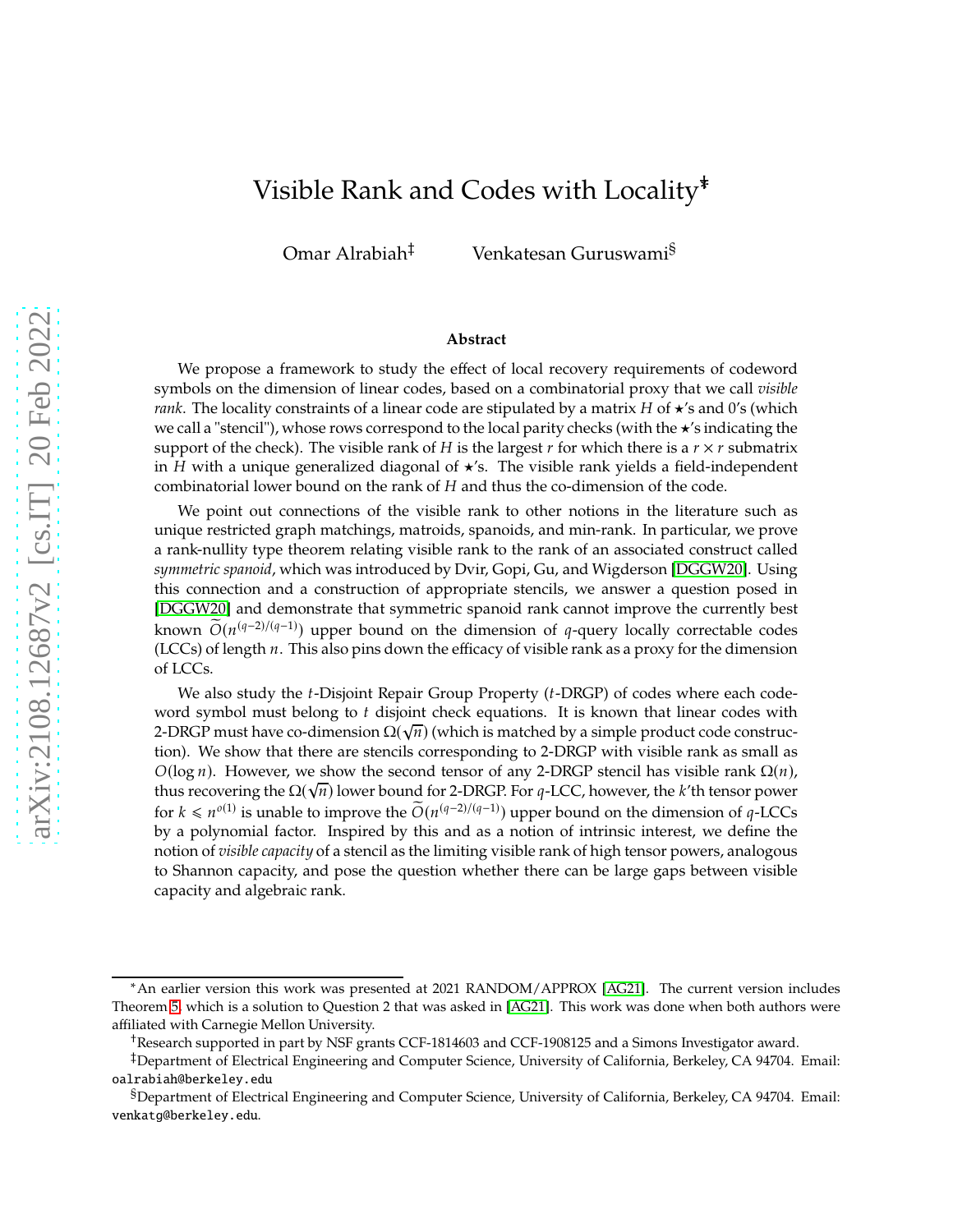## **1 Introduction**

The notion of *locality* in error-correcting codes refers to the concept of recovering codeword symbols as a function of a small number of other codeword symbols. Local decoding requirements of various kinds have received a lot of attention in coding theory, due to both their theoretical and practical interest. For instance,  $q$ -query locally correctable codes (LCCs) aim to recover any codeword symbol as a function of  $q$  other codeword symbols in a manner robust to a constant fraction of errors. On the other hand, locally recoverable codes (LRCs), in their simplest incarnation, require each codeword symbol to be a function of some ℓ other codeword symbols, allowing local recovery from any single erasure.<sup>[1](#page-1-0)</sup>

LCCs have been extensively studied in theoretical computer science, and have connections beyond coding theory to topics such as probabilistically checkable proofs and private information retrieval. We refer the reader to [\[Yek12\]](#page-21-0) and the introduction of [\[Gop18\]](#page-20-0) for excellent surveys on LCCs and their connections. LRCs were motivated by the need to balance global fault tolerance with extremely efficient repair of a small number of failed storage nodes in modern large-scale distributed storage systems [\[GHSY12\]](#page-20-1). They have led to intriguing new theoretical questions, and have also had significant practical impact with adoption in large scale systems such as Microsoft Azur [\[HSX](#page-20-2)<sup>+</sup>12] and Hadoop [\[SAP](#page-21-1)<sup>+</sup>13].

Let us define the above notions formally, in a convenient form that sets up this work. We will restrict attention to linear codes in this work, i.e., subspaces C of  $\mathbb{F}_q^n$  for some finite field  $\mathbb{F}_q$ . In this case, the *i*'th symbol  $c_i$  of every codeword  $c = (c_1, \ldots, c_n) \in C$  can be recovered as a function of the symbols  $c_j$ , for indices  $j$  in a (minimal) subset  $R_i \subset [n] \setminus \{i\}$ , iff  $c_i$  and  $\{c_j \mid j \in R_i\}$  satisfy a linear check equation, or in other words, there is a dual codeword whose support equals  $\{i\} \cup R_i$ . The set  $R_i$  is called a *repair group* for the  $i'$ th codeword symbol (other terminology used in the literature includes regenerating sets and recovery sets).

The  $q$ -LCC property, for a fixed number of queries  $q$  and growing  $n$ , corresponds to having  $\Omega(n)$  disjoint groups of size  $\leq q$  for each position  $i \in [n]$ , or equivalently  $\Omega(n)$  dual codewords of Hamming weight at most  $(q + 1)$  whose support includes *i* and are otherwise disjoint. The  $\ell$ -LRC corresponds to having a dual codeword of Hamming weight at most  $(\ell + 1)$  whose support includes *i*, for each  $i \in [n]$ . A property that interpolates between these extremes of a single repair group and  $\Omega(n)$  disjoint repair groups is the Disjoint Repair Group Property (*t*-DRGP) where we require *t* disjoint repair groups for each position  $i \in [n]$  (equivalently *t* dual codewords whose support includes  $i$  but are otherwise disjoint).

There is an exponentially large gap between upper and lower bounds on the trade-off between code dimension and code length for  $q$ -LCCs. The best known code constructions have dimension only  $O((\log n)^{q-1})$  (achieved by generalized Reed-Muller codes or certain lifted codes [\[GKS13\]](#page-20-3)), whereas the best known upper bound on the dimension of  $q$ -LCCs is much larger and equals  $\widetilde{O}(n^{(q-2)/(q-1)})$  $\widetilde{O}(n^{(q-2)/(q-1)})$  $\widetilde{O}(n^{(q-2)/(q-1)})$  [\[KT00,](#page-20-4) [Woo12,](#page-21-2) [IS20\]](#page-20-5)<sup>2</sup>. Narrowing this huge gap has remained open for over two decades.

In contrast, the best possible dimension of a  $\ell$ -LRC is easily determined to be  $\lfloor\frac{\ell n}{\ell+1}\rfloor$  $\frac{\ell n}{\ell+1}$ ].<sup>[3](#page-1-2)</sup> However, for *t*-DRGP, there are again some intriguing mysteries. For 2-DRGP, we have tight bounds—the

<sup>&</sup>lt;sup>1</sup>There is also a distance requirement on LRCs to provide more global error/erasure resilience.

<span id="page-1-1"></span><span id="page-1-0"></span><sup>&</sup>lt;sup>2</sup>The  $O(·)$  and  $\Omega(·)$  are used to suppress factors poly-logarithmic in *n*.

<span id="page-1-2"></span><sup>&</sup>lt;sup>3</sup>In this case, a more interesting trade-off is a Singleton-type bound that also factors in the distance of the code [\[GHSY12\]](#page-20-1).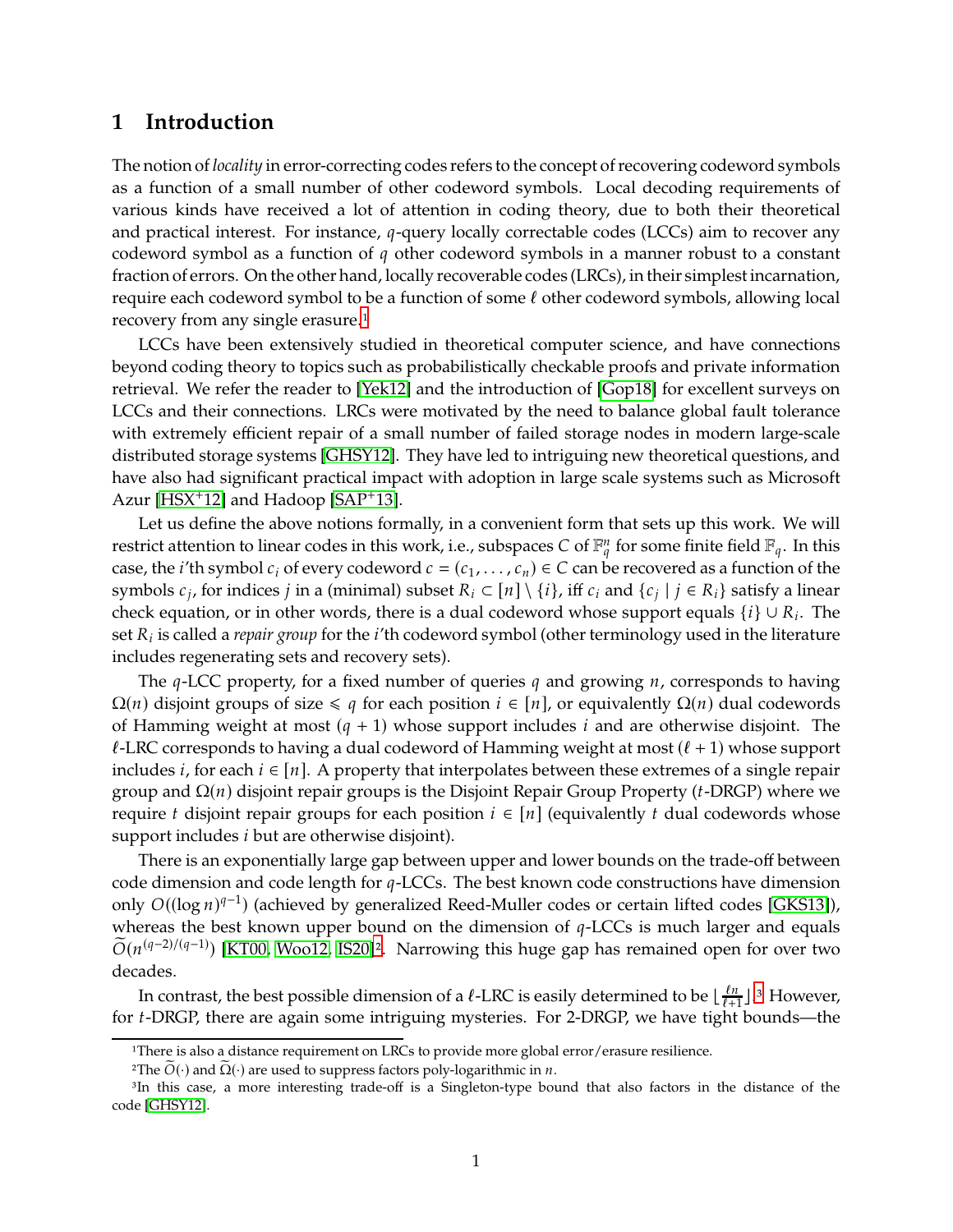minimum possible redundancy (co-dimension) equals  $\sqrt{2n}\pm\Theta(1)$ . The lower bound is established via very elegant proofs based on the polynomial method [\[Woo16\]](#page-21-3) or rank arguments [\[RV16\]](#page-21-4). However, for fixed  $t > 2$ , we do not know better lower bounds, and the best known constructions have co-dimension  $\approx t\sqrt{n}$  [\[FVY15\]](#page-20-6). There are better constructions known for some values of  $t = n^{\Theta(1)}$  [\[FGW17,](#page-19-2) [LW21\]](#page-20-7). A lower bound on the co-dimension of  $c(t)\sqrt{n}$  for some function  $c(t)$ that grows with  $t$  seems likely, but has been elusive despite various attempts, and so far for any fixed  $t$ , the bound for  $t = 2$  is the best known.

This work was motivated in part by these major gaps in our knowledge concerning  $q$ -LCCs and *t*-DRGPs. Our investigation follows a new perspective based on *visible rank* (to be defined soon), which is a combinatorial proxy for (linear-algebraic) rank that we believe is of broader interest. This is similar in spirit to a thought-provoking recent work [\[DGGW20\]](#page-19-0) that introduced a combinatorial abstraction of spanning structures called *spanoids*[4](#page-2-0) to shed light on the limitations of current techniques to prove better upper bounds on the dimension of  $q$ -LCCs. They noted that current techniques to bound LCC dimension apply more generally to the associated spanoids, which they showed could have rank as large as  $\Omega(n^{(q-2)/(q-1)})$ . Therefore to improve the LCC bound one needs techniques that are more specific than spanoids and better tailored to the LCC setting. One such possibility mentioned in [\[DGGW20\]](#page-19-0) is to restrict attention to *symmetric spanoids*, which have a natural symmetry property that linear LCCs imply.

Our visible rank notion turns out to be intimately related to symmetric spanoids via a ranknullity type theorem (Theorem [10\)](#page-10-0). While technically simple in hindsight, it offers a powerful viewpoint on symmetric spanoids which in particular resolves a question posed in [\[DGGW20\]](#page-19-0) we show that symmetric spanoids are also too coarse a technique to beat the  $\tilde{O}(n^{(q-2)/(q-1)})$  upper bound on  $q$ -LCC dimension.

#### **1.1 Stencils and visible rank**

With the above backdrop, we now proceed to describe the setup we use to study these questions, based on the rank of certain matrix templates which we call "stencils." We can represent the support structure of the check equations (i.e., dual codewords) governing a locality property by an *n*-column matrix of 0's and  $\star$ 's. For each check equation involving the *i*'th symbol and a repair group  $R_i \subset [n] \setminus \{i\}$ , we place a row in the stencil with  $\star$ 's precisely at  $R_i \cup \{i\}$  (i.e., with  $\star$ 's at the support of the associated dual codeword). For the  $\ell$ -LRC property for instance, an associated stencil would be an  $n \times n$  matrix with  $\star$ 's on the diagonal and  $\ell$  other  $\star$ 's in each row. For  $q$ -LCC, we would have a  $\delta n^2 \times n$  matrix whose rows are split into  $n$  groups with the rows in the  $i$ 'th group having a  $\star$  in the *i*'th column and *q* other  $\star$ 's in disjoint columns.

The smallest co-dimension of linear codes over a field  $F$  with certain locality property is, by design, the minimum rank  $rk_F(H)$  of the associated stencil H when the  $\star$ 's are replaced by arbitrary nonzero entries from F. In this work, our goal is to understand this quantity via field oblivious methods based only on the combinatorial structure of the stencil of  $\star$ 's.

The tool we put forth for this purpose is the *visible rank* of  $H$ , denoted vrk $(H)$ , and defined to be the largest  $r$  for which there is a  $r \times r$  submatrix of  $H$  that has exactly one general diagonal whose entries are all ★'s. By the Leibniz formula, the determinant of such a submatrix is nonzero for any substitution of nonzero entries for the  $\star$ 's. Thus  $rk_F(H) \geqslant \text{vrk}(H)$  for every field  $\mathbb{F}$ .

Our goal in this work is to understand the interrelationship between visible rank and the co-

<span id="page-2-0"></span><sup>4</sup>We defer a precise description of spanoids, along with their strong connection to visible rank, to Section [2.4.](#page-9-0)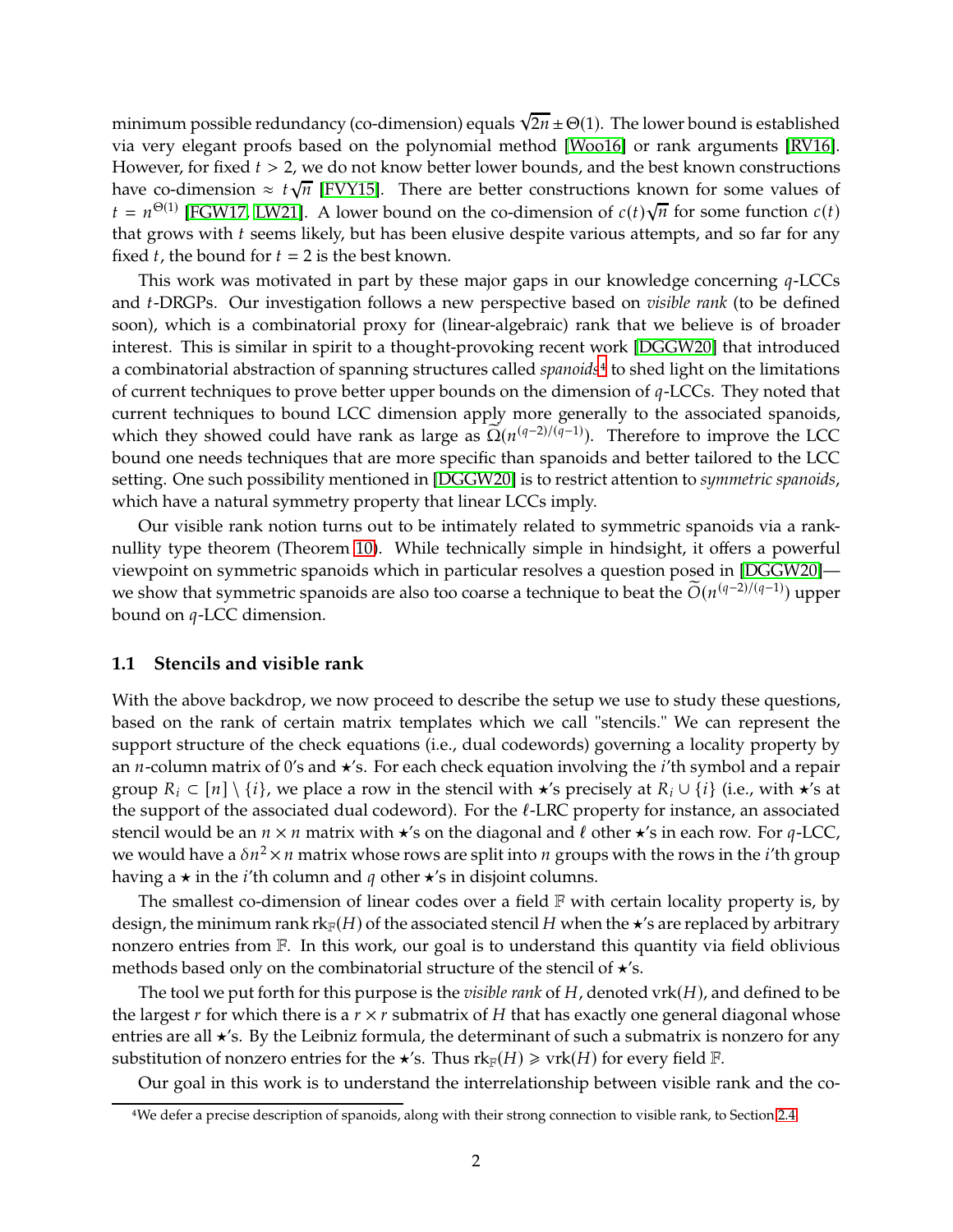dimension of linear codes under various locality requirements. This can shed further light on the bottleneck in known techniques to study trade-offs between locality and code dimension, and optimistically could also lead to better constructions.

## **1.2 Visible rank and Locality**

For  $\ell$ -LRCs, a simple greedy argument shows that its associated parity-check stencil H satisfies  $vrk(H) \geq n/(\ell+1)$ . Thus visible rank captures the optimal trade-off between code dimension and locality  $\ell$ .

For  $q$ -LCCs with  $q \geq 3$ , an argument similar to (in fact a bit simpler than and implied by) the one for spanoids in [\[DGGW20\]](#page-19-0) shows that the stencil corresponding to  $q$ -LCCs has visible rank at least  $n-\tilde{O}(n^{(q-2)/(q-1)})$ , showing an upper bound of  $\tilde{O}(n^{(q-2)/(q-1)})$  on the dimension of  $q$ -LCCs. We show that visible rank suffers the same bottleneck as spanoids in terms of bounding the dimension of  $q$ -LCCs.

<span id="page-3-1"></span>**Theorem 1.** For  $q \ge 3$ , there exist n-column stencils H with  $\star$ 's structure compatible with  $q$ -LCCs for *which vrk*( $H$ )  $\leq n - \tilde{\Omega}(n^{(q-2)/(q-1)})$ .

Through the precise connection we establish between between visible rank and symmetric spanoids, this shows the same limitation for symmetric spanoids, thus answering a question posed in [\[DGGW20\]](#page-19-0).

For the *t*-DRGP property, we focus on the  $t = 2$  case, with the goal of finding a combinatorial substitute for the currently known  $\Omega(\sqrt{n})$  lower bounds on co-dimension [\[Woo16,](#page-21-3) [FGW17\]](#page-19-2) which are algebraic. Unfortunately, we show that visible rank, in its basic form, is too weak in this context.

<span id="page-3-0"></span>**Theorem 2.** *There exist*  $2n \times n$  *stencils* H *with*  $\star$ 's *structure compatible with* 2-DRGP for *which vrk*(H)  $\le$  $O(\log n)$ .

## **1.3 Visible rank and tensor powers**

In view of Theorem [2,](#page-3-0) we investigate avenues to get better bounds out of the visible rank approach. Specifically, we study the visible rank of tensor powers of the matrix. It turns out that the visible rank is super-multiplicative:  $vrk(H \otimes H) \geqslant vrk(H)^2$ , while on the other hand algebraic rank is sub-multiplicative, so higher tensor powers could yield better lower bounds on the rank. Indeed, we are able to show precisely this for 2-DRGP:

<span id="page-3-2"></span>**Theorem 3.** For every  $2n \times n$  stencil H with  $\star$ 's structure compatible with 2-DRGP, we have vrk( $H \otimes H$ )  $\geq$  $\Omega(n)$ , and thus  $rk_{\mathbb{F}}(H) \geqslant \Omega(\sqrt{n})$  for every field  $\mathbb{F}$ .

On the other hand, for  $q$ -LCCs with  $q \ge 3$ , we show that higher tensor powers suffer the same bottleneck as Theorem [1.](#page-3-1)

**Theorem 4.** For  $q \ge 3$ , there exist *n*-column stencils H with  $\star$ 's structure compatible with  $q$ -LCCs for  $which$   $\text{tr}(H^{\otimes k})^{1/k} \leq n - \Omega(n^{(q-2)/(q-1)})/k$  for any integer k. In particular even for  $k = n^{o(1)}$ , we get no *polynomial improvements to the current upper bounds on dimension of q-LCCs.*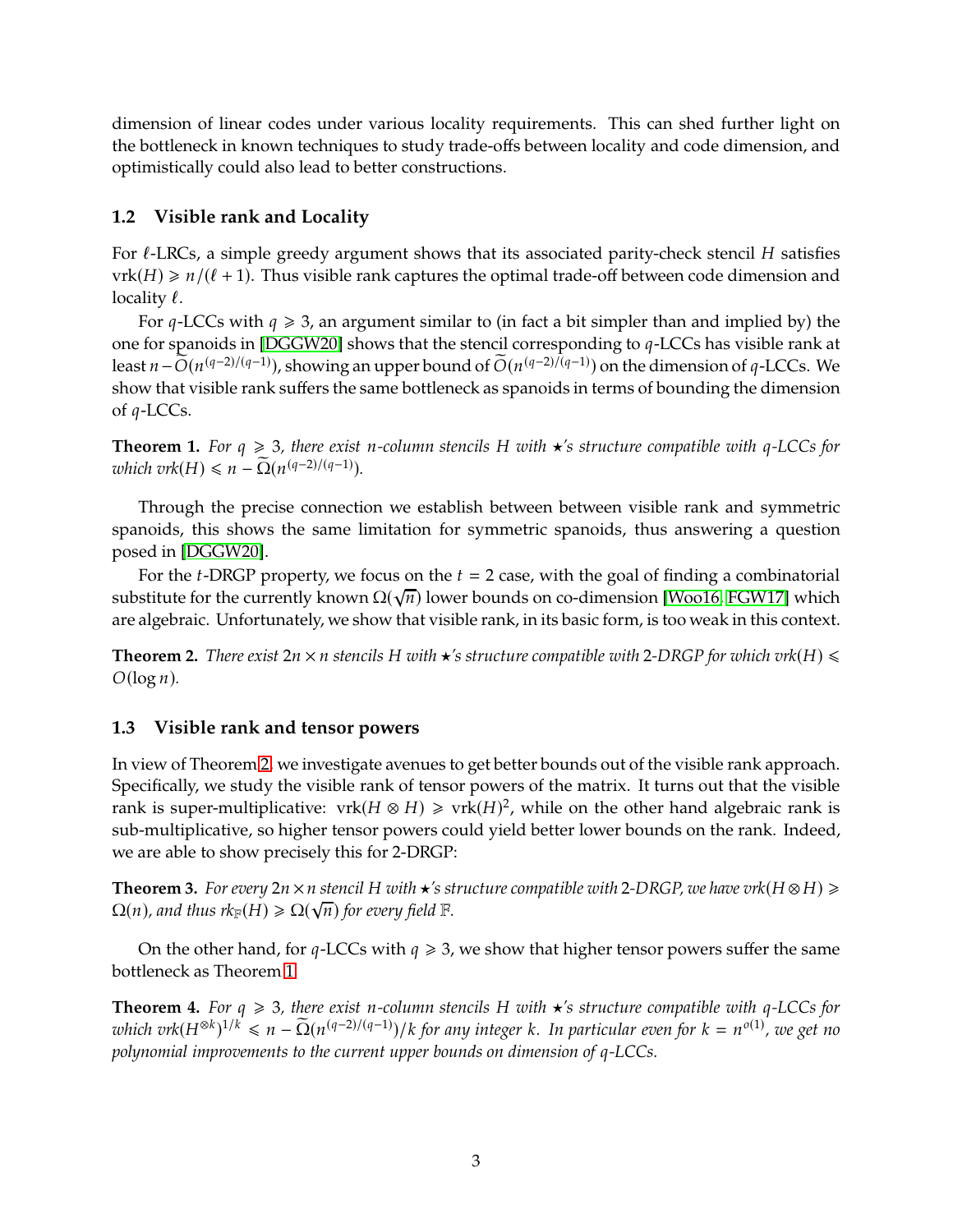## **1.4 Visible capacity**

Given the super-multiplicativity of visible rank under tensor powers, and drawing inspiration from the Shannon capacity of graphs, we put forth the notion of *visual capacity* of a matrix *H* of 0's and ★'s, defined as

$$
\Upsilon(H) := \sup_k \mathrm{vrk}(H^{\otimes k})^{1/k}
$$

.

The visual capacity is also a field oblivious lower bound on algebraic rank  $rk_{\mathbb{F}}(H)$  for any field  $F.$  It is not known whether there are stencils that exhibit a gap between visible capacity and its minimum possible  $rk_{\mathbb{F}}(H)$  over all fields  $\mathbb{F}$ .

In the spirit of visual capacity, we extend Theorems [2](#page-3-0) and [3](#page-3-2) to show that for any constant  $t \in \mathbb{N}$ , one can attain an exponentially better lower bound on the algebraic rank of a stencil H by examining the visible rank of  $H^{\otimes t}$  rather than examining the visible rank of  $H^{\otimes k}$  for any  $k < t.$  In other words:

<span id="page-4-0"></span>**Theorem 5.** For any fixed natural number  $t \geq 2$  and sufficiently large *n*, there exists a  $tn \times n$  stencil H  $such that vrk(H^{\otimes k}) = O_t((\log n)^k)$  for any  $k = 1, ..., t-1$  and  $vrk(H^{\otimes t}) = \Omega(n)$ .

The proofs of our results are technically simple, once the framework is set up. Our contributions are more on the conceptual side, via the introduction and initial systematic study of visible rank and its diverse connections. Our inquiry also raises interesting questions and directions for future work, some of which are outlined in Section [8,](#page-18-0) including the relationship between visible capacity and algebraic rank.

## **1.5 Connections and related work**

Studying the interplay between the combinatorial structure of a matrix and its rank is a natural quest that arises in several contexts. See Chapter 3 of [\[Tré16\]](#page-21-5) for a survey of works on lower bounding the algebraic rank. For works specific to codes with locality, the work of [\[BDYW11\]](#page-19-3) analyzed the combinatorial properties of design matrices over the reals to improve bounds on LCCs over the real numbers, although the methods used are particular to the field of reals and do not carry over to any field.

Visible rank in particular turns out to have a diverse array of connections, some of which we briefly discuss here. The connection to spanoids, that we already mentioned, is described in more detail in Section [2.4.](#page-9-0)

**Uniquely restricted matchings.** Given a stencil  $H \in \{0, \star\}^{m \times n}$ , there is a *canonical bipartite graph* G between the rows and columns of  $H$ , where a row connects to a column if and only if their shared entry has a ★. Visual rank has a nice graph-theoretic formulation: it turns out (see Section [2.3\)](#page-8-0) that a submatrix of H has a unique general diagonal of  $\star$ 's iff the corresponding induced subgraph of G has a unique perfect matching. Such induced bipartite graphs are known in the literature as *Uniquely Restricted Matchings (URMs)* and have been extensively studied [\[GHL01,](#page-20-8) [GKT01,](#page-20-9) [HMT06,](#page-20-10) [Mis11,](#page-20-11) [TD13,](#page-21-6) [FJJ18\]](#page-20-12). They were first introduced in [\[GHL01\]](#page-20-8), wherein they proved that computing the maximum URM of a bipartite graph is NP-complete. It was later shown in [\[Mis11\]](#page-20-11) that  $n^{1/3-o(1)}$ approximations of the maximum URM is also NP-hard unless NP = ZPP and additionally that the problem of finding the maximum URM is APX-complete.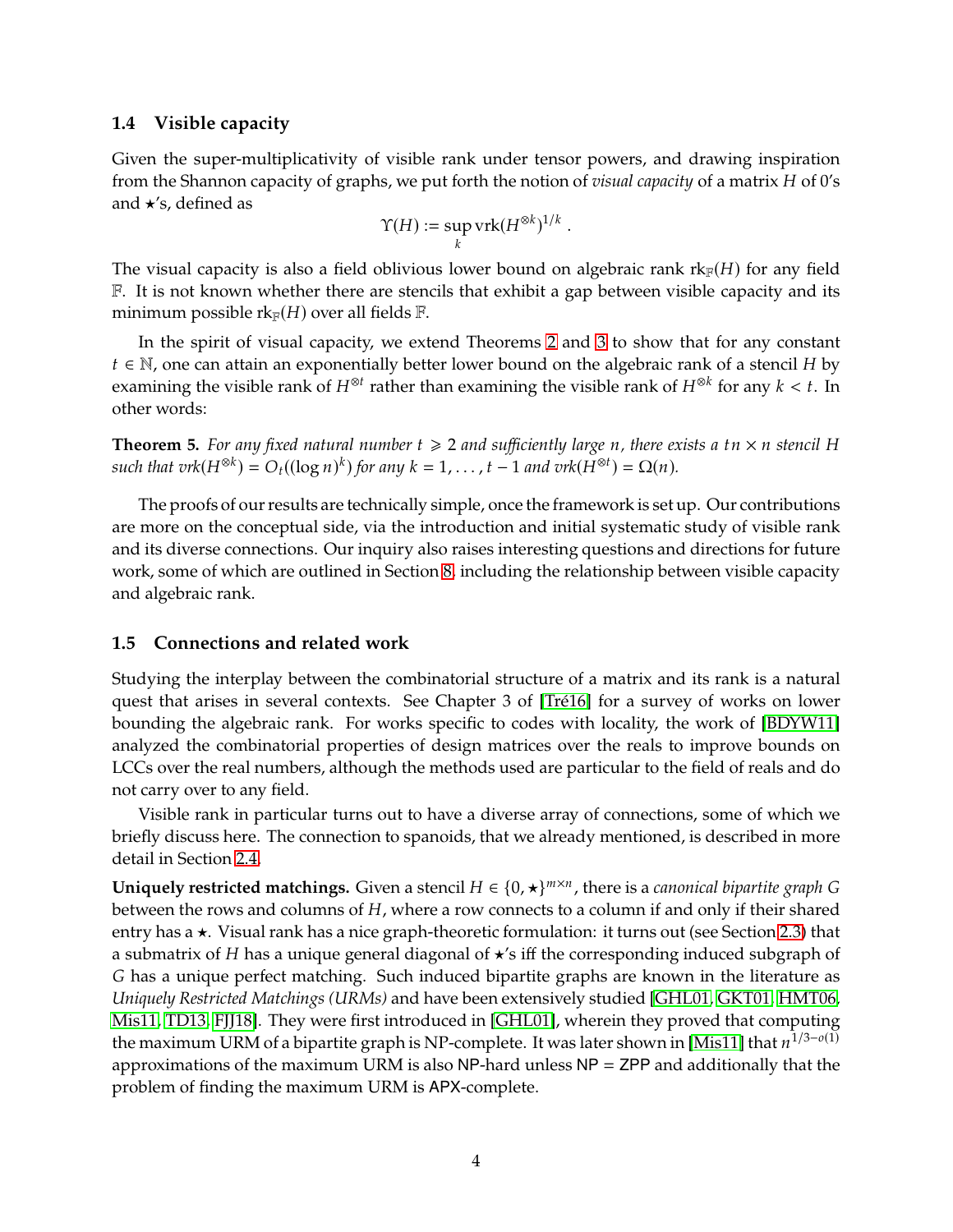**Matroids.** One can encode any matroid into a stencil. Recall that a circuit of a matroid is a minimal dependent set—that is, a dependent set whose proper subsets are all independent (the terminology reflects the fact that in a graphic matroid, the circuits are cycles of the graph). Given a matroid M on universe [n] and a set  $C = \{C_1, \ldots, C_m\}$  of circuits of M, we consider a  $m \times n$  stencil H where the entry at  $(i, j)$  is a  $\star$  if and only if  $j \in C_i$ . For this matrix, one can show that a collection of visibly independent columns (see Section [2.2](#page-7-0) for the definition of visible independence) is an independent set in the dual matroid. Therefore, we have  $rk(M) + vrk(H) \le n$ —this also follows from our rank-nullity theorem for symmetric spanoids as one can associate a symmetric spanoid with any matroid (the collection of sets in Definition [5](#page-9-1) will just be the circuits of the matroid).

**Min-rank.** The minimum possible rank of a square 0-★ stencil over assignments to the ★'s from some field has been well studied in combinatorics.<sup>[5](#page-5-0)</sup> For example, we have Haemers' classic bound on independent set of a graph and its applications to Shannon capacity [\[Hae79\]](#page-20-13). Note that in this case we are using a linear-algebraic tool to understand a combinatorial quantity, whereas visible rank goes the other way, serving as a combinatorial proxy for a linear-algebraic quantity. Recent interest in minrank has included their characterization of the most efficient linear index codes [\[BBJK11\]](#page-19-4). The minrank of stencils corresponding to  $n$ -vertex random Erdös-Rényi graphs was recently shown to be  $\Theta(n/\log n)$  over any field that is polynomially bounded [\[GRW18\]](#page-20-14).

**Matrix Rigidity.** Given a square matrix  $A \in \mathbb{F}^{n \times n}$  and a natural number  $r \leq n$ , the *rigidity* of  $A$  is the minimal number of entries that one can perturb in  $A$  so that it rank becomes at most  $r$ . Matrix rigidity was introduced in the seminal work [\[Val77\]](#page-21-7) and since then had expansive research on constructing explicit rigid matrices. See [\[Ram20\]](#page-21-8) for a recent survey on matrix rigidity and related connections. The visible rank provides a combinatorial guarantee on the rank of a matrix, and that conjures up the possibility of constructing explicit rigid matrices by finding explicit stencils whose visible rank is robust to small amounts of corruptions of its entries. We pose this approach as Question [5](#page-19-5) in Section [8.](#page-18-0)

**Incidence Theorems.** Given an  $m \times n$  matrix A over the field  $\mathbb{F}$  with rank  $r$ , one can decompose  $A = MN$  where M and N are  $m \times r$  and  $r \times n$  matrices. If we consider the rows of M as hyperplanes over the projective plane  $\mathbb{PF}^{r-1}$  of dimension  $(r-1)$  and the columns of N as points in  $\mathbb{PF}^{r-1}$ , then the stencil of A defines a point-hyperplane incidence over  $\mathbb{PF}^{r-1}$ . In particular, when  $r = 3$ , the stencil of  $A$  defines a point-line incidence over the field  $F$ . Thus studying the combinatorial properties of a stencil whose F-rank (see Definition [2\)](#page-6-0) is at most 3 is equivalent to studying the combinatorics of point-line incidences over the field F. For more on incidence theorems, see [\[Dvi12\]](#page-19-6) for an excellent survey in the area.

**Communication complexity.** The visible rank provides a connection between deterministic and nondetereministic communication complexity [\[Lov89\]](#page-20-15). For a communication problem  $f: X \times Y \rightarrow Y$ {0, 1}, define the stencil  $H_f \in \{0, \star\}^{X \times Y}$  by  $H_f(x, y) = \star$  if  $f(x, y) = 0$  and  $M_f(x, y) = 0$  if  $f(x, y) = 1$ . Then it is known that  $D(f) \leq (log_2 v \text{rk}(H_f)) \cdot (N(f) + 1)$  where  $D(f)$  and  $N(f)$  are respectively the deterministic and nondeterministic communication complexity of  $f$  [\[Lov89,](#page-20-15) Thm 3.5].

**Distance of expander codes.** We can associate a stencil with the parity-check matrix H of a code C in the natural way, by placing  $\star$ 's at the positions of the nonzero field elements. Suppose that every subset of  $d$  columns of the stencil is visibly independent. Then the minimum distance of  $C$ is at least *d*. This is in fact the lower bound on distance of expander codes established in [\[SS96\]](#page-21-9).

<span id="page-5-0"></span><sup>5</sup>There is a slight difference in the minrank setup, in that the  $\star$ 's can take any value including 0, except the  $\star$ 's on the diagonal which must take nonzero values.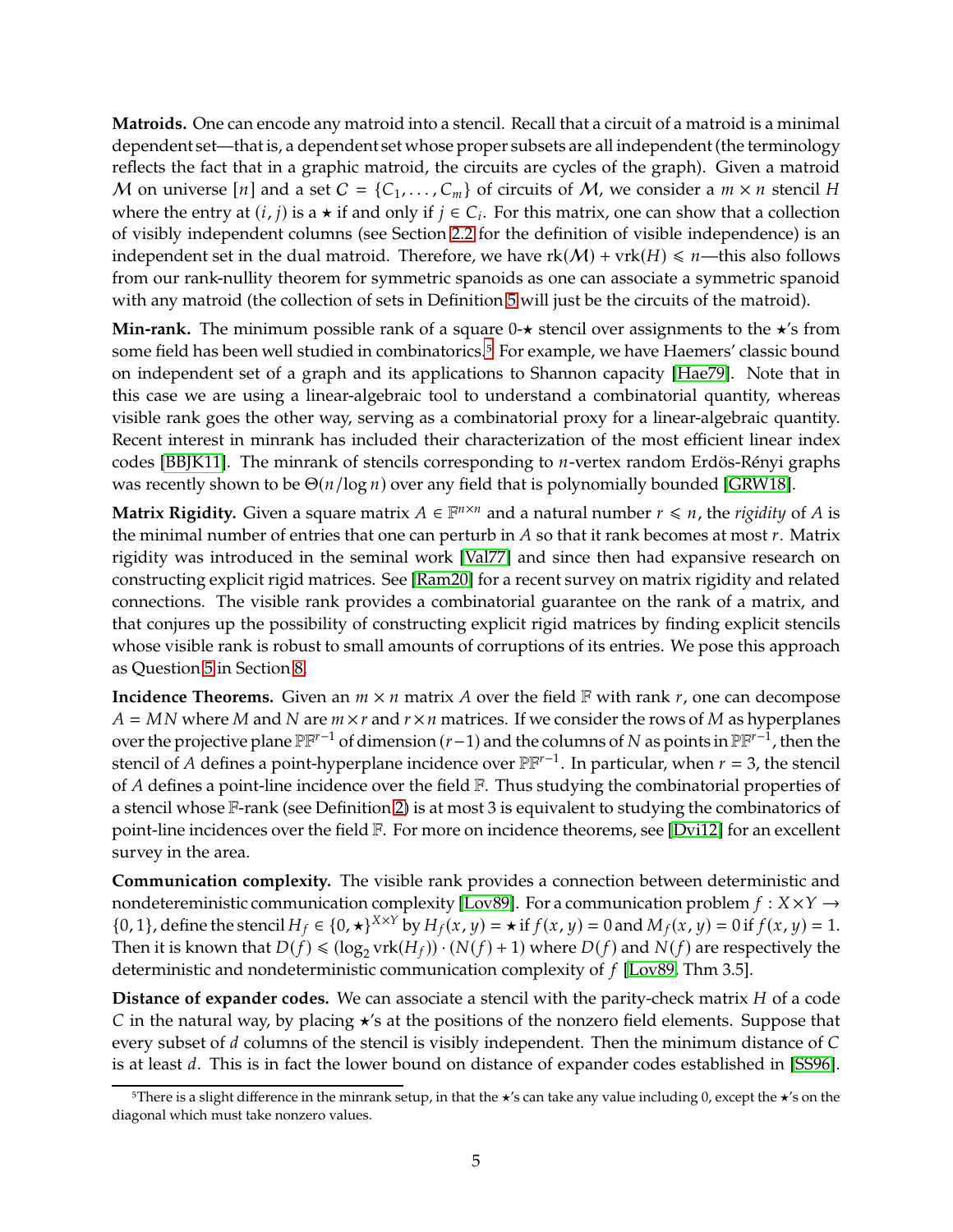The visible independence of subsets of d columns is argued via *unique expansion* of the canonical bipartite graph associated with  $H$  (also called the factor graph in coding theory). Namely, for every subset  $S$  of  $d$  vertices on the left, there is a vertex on the right that's adjacent to exactly one vertex in S. Thus, linear independence is really argued via visible independence.

## **1.6 Organization**

We begin in Section [2](#page-6-1) by formally introducing the notations and terminology for stencils, and establishing some simple but very useful combinatorial facts about visible rank. We use these to show that there are q-LCC stencils for  $q \ge 3$  with visible rank at most  $n - \tilde{\Omega}(n^{(q-2)/(q-1)})$  (Section [3\)](#page-10-1), and the existence of a 2-DRGP stencil with visible rank of at most  $O(\log n)$  (Section [4\)](#page-11-0). In Section [5,](#page-12-0) we introduce a tensor product operation on stencils and prove various properties about them. In Section [7,](#page-16-0) we utilize tensor powers to show that the rank of a 2-DRGP over any field  $\mathbb F$  is at least  $\sqrt{n}$ , which asymptotically matches the current best lower bounds on *t*-DRGP codes. We also show that for q-LCC stencils, the tensor powers at the k'th level for  $k \leq \text{polylog}(n)$  do not yield better lower bounds on the rank than the ones obtained from the visible rank. Finally, in Section [8,](#page-18-0) we discuss further directions and questions inspired by this work.

## <span id="page-6-1"></span>**2 Stencils and their visible rank**

In this section, we will be formally setting up the model of stencils and all the associated definitions and notations.

We denote  $[n]$  to be the set  $\{1, 2, ..., n\}$ . For any matrix  $H \in \{0, \star\}^{m \times n}$ , we denote it as a *stencil*. For an  $m \times n$  stencil H, we denote its entry in the *i*'th row and *j*'th column by  $H[i, j]$ . Any restriction to the specific sub-collection of the rows and columns of H is said to be a *sub-stencil* of H. For given sets A and B, a stencil H is said to be an  $A \times B$  if it is an  $|A| \times |B|$  stencil along with an associated indexing of the rows by A and the columns by B. Given a square stencil  $M \in \{0, \star\}^{n \times n}$ , a *general diagonal* of M, is a collection of entries  $\{M[1, \pi(1)], \ldots, M[n, \pi(n)]\}$  where  $\pi$  is a permutation on [ $n$ ]. We say that a general diagonal is a *star diagonal* if all its  $n$  entries are  $\star$ 's.

## **2.1 Algebraic witnesses of stencils**

Instantiating a code with the locality properties stipulated by a stencil amounts to filling its  $\star$ 's with field entries, or realizing an algebraic witness as defined below.

**Definition 1** (Algebraic witness). For field  $\mathbb F$  and stencil  $H \in \{0, \star\}^{m \times n}$ , a matrix  $W \in \mathbb F^{m \times n}$  is said to *be an*  $\mathbb{F}$ -witness of H if it satisfies the property that  $W[i, j] \neq 0$  if and only if  $H[i, j] = \star$ . More generally, *any* F*-witness of* 𝐻 *is said to be an algebraic witness of* 𝐻*.*

We stress that every  $\star$  in the stencil H must be replaced by a *nonzero* entry from  $\mathbb F$  and cannot be zero. Of the possible algebraic witnesses for  $H$ , we will be primarily focused in this paper on the algebraic witnesses that attain the smallest feasible rank, which leads us to the following definition.

<span id="page-6-0"></span>**Definition 2** (Rank). Given an  $m \times n$  stencil H, the F-rank of H is the smallest natural number r such *that there exists an*  $\mathbb{F}\text{-}w$ *itness*  $W \in \mathbb{F}^{m \times n}$  whose rank is equal to r. We denote the value r by rk<sub> $\mathbb{F}(H)$ *.*</sub>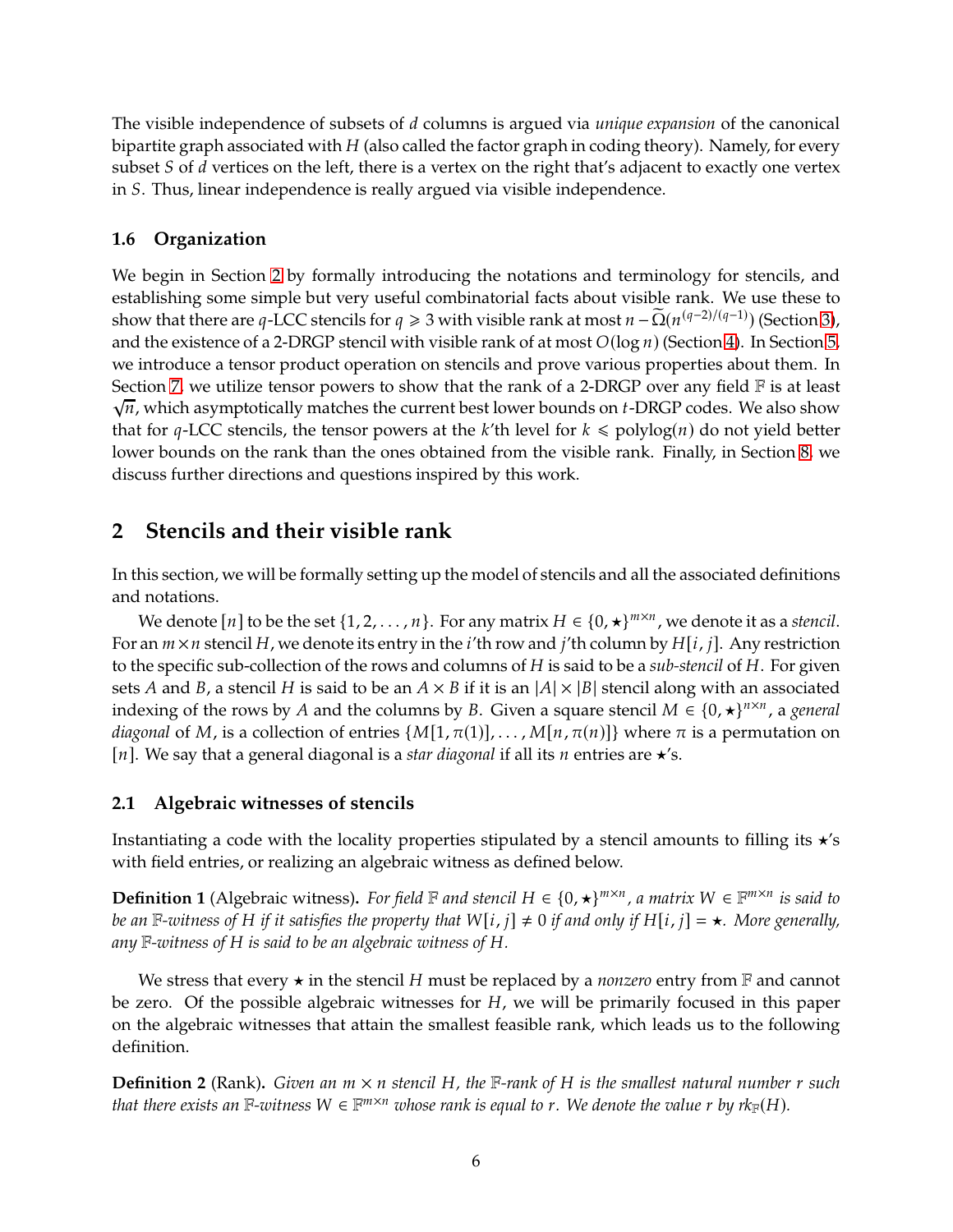#### <span id="page-7-0"></span>**2.2 Visible Rank**

In this section, we introduce our notion of the *visible rank* of a stencil. The main motivation of introducing the visible is to be able to determine the most optimal lower bound on the rank of a matrix with only the knowledge of knowing the support of a matrix and nothing else about the values of that support.

Consider a square matrix  $A \in \mathbb{F}^{n \times n}$ , and suppose we are interested in determining if it is full rank. A natural approach would be to inspect its determinant. From the Leibniz formula, we know that det( $A$ ) =  $\sum_{\pi \in S_n}$  (-1)<sup>sgn( $\pi$ )</sub>  $\prod_{i=1}^n A_{i,\pi(i)}$ , where  $S_n$  denotes the symmetric group of order  $n$  and</sup> sgn( $\pi$ ) denotes the sign of a permutation  $\pi$ . From the Leibniz formula, notice that det(A) is a linear combination of the nonzero general diagonals of A. If our hope is to obtain det( $A$ )  $\neq$  0 without any knowledge of the values of the support of  $A$ , then one way to guarantee it is to say that  $A$  has exactly one nonzero general diagonal. In such a case, we can guarantee that  $\det(A) \neq 0$ . As when A has more than one general diagonal, there is no guarantee if  $\det(A) \neq 0$  without inspecting the values of the support of  $A$ .

From the previous discussion, it seems natural to define the notion of a rank on stencils as follows.

**Definition 3** (Visibly Full Rank). For a square stencil  $M \in \{0, \star\}^{n \times n}$ , we say that M is visibly full rank *if* M has exactly one ★ *diagonal. That is, a general diagonal whose entries are all* ★*'s.* 

Of course, in most cases, when we are given a matrix  $A \in \mathbb{F}^{m \times n}$ , we would be interested in determining its rank. One way to define the rank of the matrix A is to say that rank( $A$ ) is the size of the largest square submatrix in  $A$  that is full-rank. From this viewpoint, it seems clear to define the rank of a stencil in a similar fashion.

**Definition 4** (Visible Rank). For a stencil  $H \in \{0, \star\}^{m \times n}$ , the visible rank of H, denoted vrk(H), is the *largest square sub-stencil in* H that is visibly full rank.

We also say that a set of  $k$  columns in  $H$  is *visibly independent* if there exists a  $k \times k$  sub-stencil within these  $k$  columns that is visibly full rank.

Of course, not all full-rank square matrices  $A \in \mathbb{F}^{n \times n}$  necessarily have exactly one nonzero general diagonal, but all square matrices that have exactly one nonzero general diagonal are necessarily full-rank. Thus if we are interested in determining rank $(A)$  by finding the size of the largest square submatrix in  $A$  that is full-rank, we can instead search for the largest square submatrix in  $A$  that has exactly one nonzero general diagonal, and that will lead us to lower bounds on the rank of  $A$ .

**Proposition 6.** Given a field  $\mathbb F$  and stencil  $H \in \{0, \star\}^{m \times n}$ , we have the inequality  $rk_{\mathbb F}(H) \geqslant \text{vrk}(H)$ .

*Proof.* Let  $W \in \mathbb{F}^{m \times n}$  be algebraic witness of  $H$ . Let  $H_0$  be a  $k \times k$  square sub-stencil of  $H$  that is visibly independent. Let  $W_0$  be the corresponding  $k \times k$  submatrix of  $H_0$  in W. Because  $H_0$  has exactly one general diagonal of  $\star$ 's, then  $W_0$  has exactly one general diagonal of nonzero entries, which implies det( $W_0$ )  $\neq$  0. This proves that rank( $W$ )  $\geq$  rank( $W_0$ ) = k. By picking the largest such  $H_0$ , we deduce that rank( $W$ )  $\geq$  vrk( $H$ ). Since W was an arbitrary  $\mathbb{F}\text{-witness}$ , this proves  $rk_{\mathbb{F}}(H) \geqslant \text{vrk}(H).$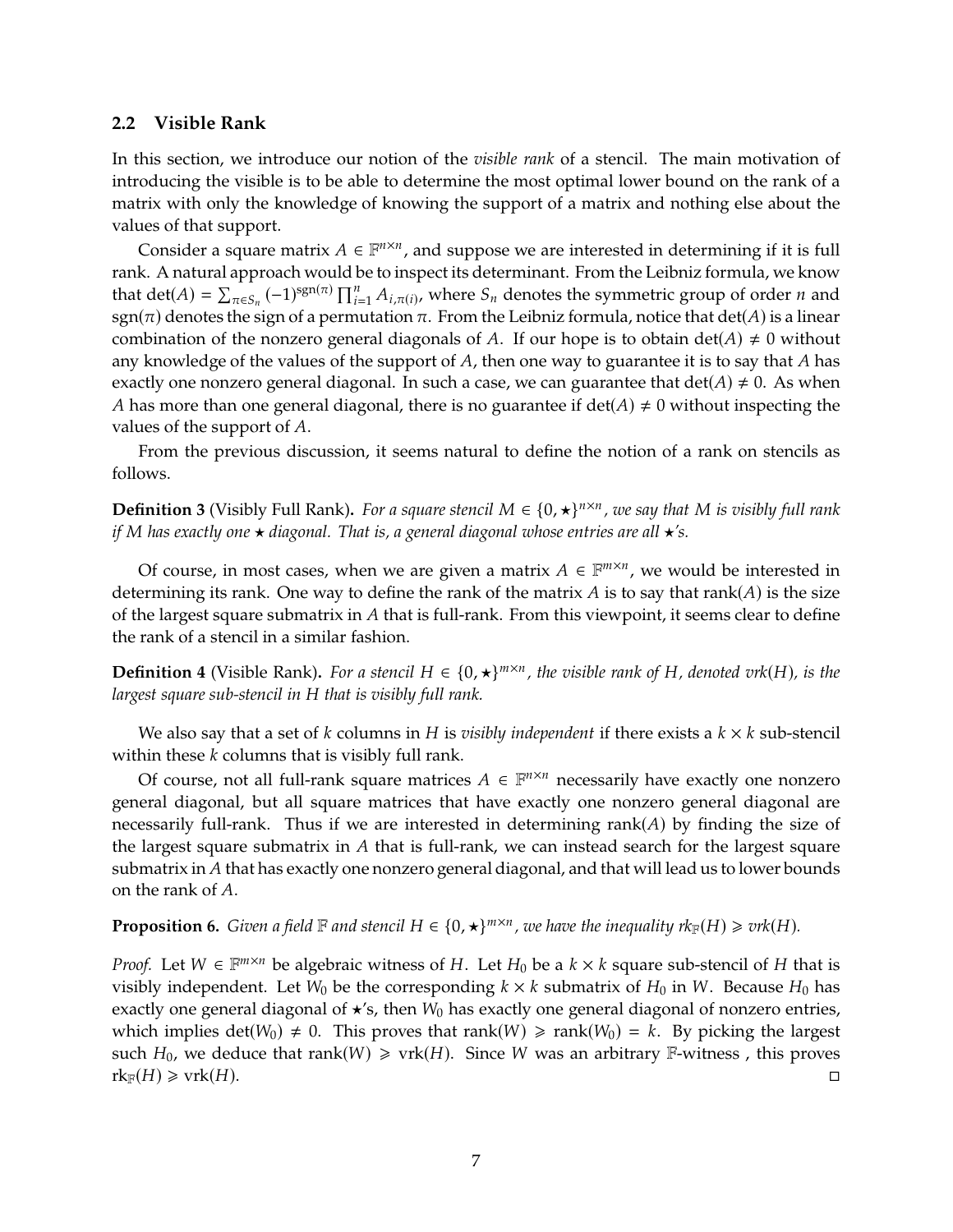#### <span id="page-8-0"></span>**2.3 Combinatorial properties of visible rank**

In this subsection, we will be proving some properties about visible rank. In particular, we will show that any visibly full rank square stencil  $M$  is permutationally equivalent to an upper triangular stencil, and from this observation, we will be able to upper bound the visible rank by the largest rectangle of zeros in the stencil, which will be our main tool in our constructions of  $q$ -LCC and  $t$ -DRGP stencils. We also show an upper bound on the  $F$ -rank of a stencil by the maximum number of zeros in each row over any field  $\mathbb F$  satisfying  $|\mathbb F| \geq n$  (where *n* is the number of columns).

Given two stencils  $H_1, H_2 \in \{0, \star\}^{m \times n}$ , we say that  $H_1$  is *permutationally equivalent* to  $H_2$  if there are permutations  $\pi : [m] \to [m]$  and  $\sigma : [n] \to [n]$  such that  $H_1[i, j] = H_2[\pi(i), \sigma(j)]$  for all  $i \in [m]$ and  $j \in [n]$ . For such  $H_1$  and  $H_2$ , we introduce the notation  $H_2 = (H_1)_{\pi,\sigma}$  to say that  $H_2$  is obtained from  $H_1$  by permuting the rows with the permutation  $\pi$  and the columns by the permutation  $\sigma$ (We remark that row permutations commute with column permutations).

<span id="page-8-2"></span>**Lemma 7.** Let  $M \in \{0, \star\}^{n \times n}$  be visibly full rank. Then there exists permutations  $\pi$  and  $\sigma$  on  $[n]$  such that  $N := M_{\pi,\sigma}$  is an upper triangular stencil. That is  $N[i, i] = \star$  and  $N[i, j] = 0$  for all  $i, j \in [n]$  with  $i > j$ .

*Proof.* We first prove the following claim.

<span id="page-8-1"></span>**Claim 1.** Let  $M \in \{0, \star\}^{n \times n}$  be visibly full rank. Then there exists a row in M with exactly one  $\star$ .

Proof: Assume (for the sake of a contradiction) that such a row doesn't exist. Index the rows of M by  $R = \{r_1, \ldots, r_n\}$  and the columns by  $C = \{c_1, \ldots, c_n\}$ . Let  $G = (R, C, S)$  be a bipartite graph on the rows and columns of  $M$  with edges  $S$ , where  $S$  is the set of  $\star$ 's in  $M$ . Because  $M$  is visibly independent, G has a unique perfect matching. Moreover, by our initial assumption,  $d_G(v) \ge 2$  for all  $v \in L$ .

Color the edges of the unique matching of G red and all remaining edges of G blue. Let  $P \subseteq S$ be the maximum alternating path in  $G$ . Since every vertex in  $G$  is incident to a red edge, then by the maximality of P, both edges at the ends of P must be red. Let  $v_1$  be a vertex at one of the ends of P. Since  $d_G(v_1) \ge 2$  and  $v_1$  is incident to only one red edge, then  $v_1$  is incident to a blue edge, but because our path is maximal, then this blue edge  $(v_1, v_2)$  must satisfy  $v_2 \in P$ . This implies that our graph G has an alternating cycle C with red edges  $R_C$  and blue edges  $B_C$ . Notice that both  $R_C$ and  $B_C$  match the same vertex sets, and since M is a matching, then so is  $(M \setminus R_C) \cup B_C$ , but that's a contradiction by the uniqueness of  $M$ .

We now proceed to our lemma by induction on  $n$ . The base case  $n = 1$  is immediate to see. As for the induction step, index the rows and columns of M by  $\{1, \ldots, n\}$ . We know by Claim [1](#page-8-1) that there exists a row *i* in M which has exactly a single  $\star$  in column *j*. Let M' be the  $n \times n$  matrix produced from M by transposing row *i* with row *n* and column *j* with column *n*. Because M is visibly independent, so is M'. Moreover, the *n'*th row of M' has exactly one  $\star$  at column *n*, meaning that any  $\star$  diagonal in M' must contain  $M[n, n]$ . Thus the  $(n - 1) \times (n - 1)$  minor  $M'_{0'}$ , which is obtained by deleting row  $n$  and column  $n$  of  $M'$ , has the same number of general diagonals as  $M'$ . This means  $M_0'$  is visibly independent. By our induction hypothesis, we can permute the rows and columns of  $M_{0}'$  to make it upper triangular, and thus the same holds for  $M'$ . Since  $M'$  is a permutation of  $M$ , we conclude that  $M$ 's rows and columns can be permuted to make it upper triangular. This proves our induction step.

Thus we can characterize all visibly full rank stencils, and that help us obtain the following upper bound on the visible rank.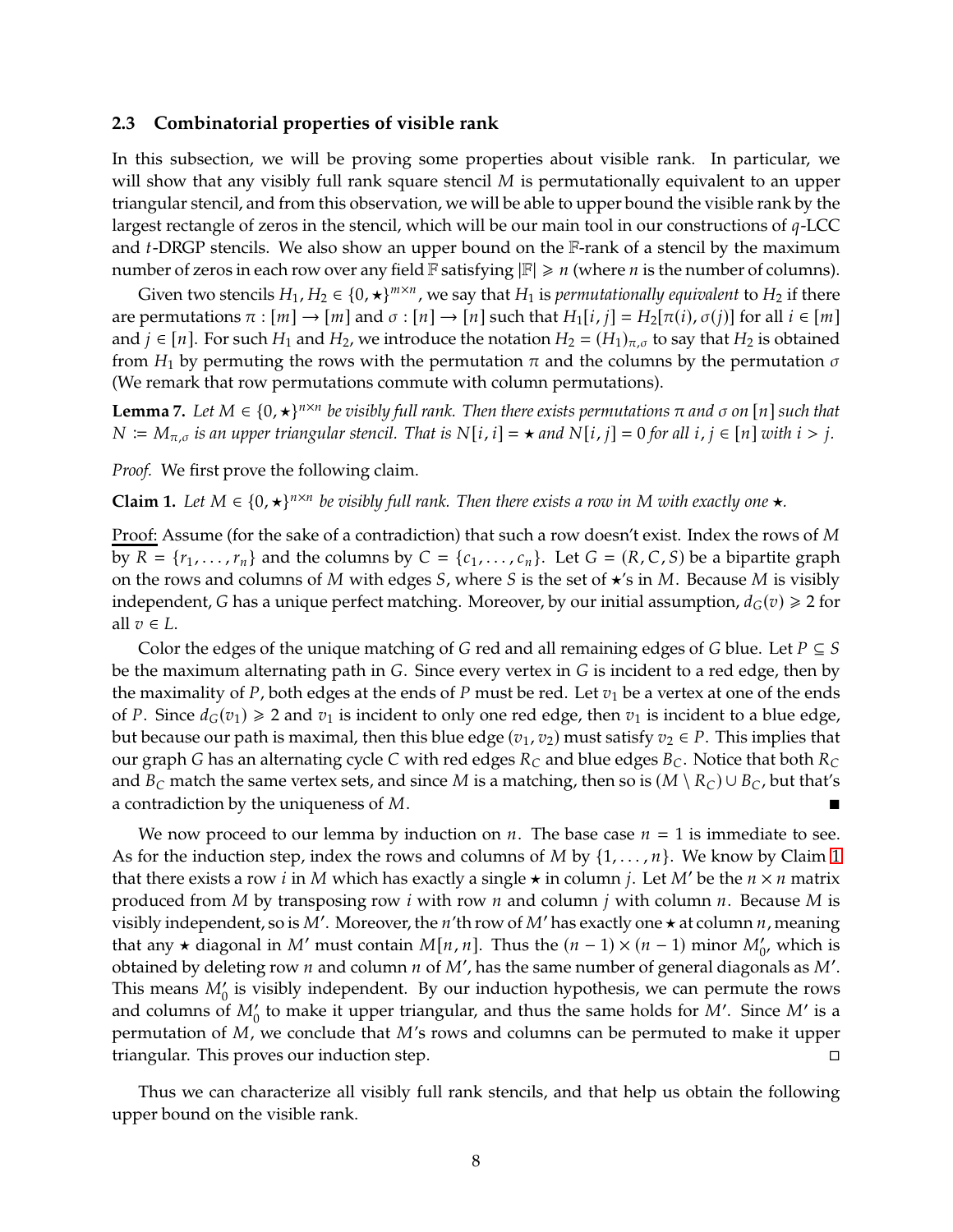<span id="page-9-3"></span>**Lemma 8.** *Given an*  $m \times n$  *stencil*  $H$ *, if there are natural numbers* a, *b such that*  $H$  *has no*  $a \times b$  *sub-stencil of zeros, then vrk* $(H) < a + b$ *.* 

*Proof.* Assume (for the sake of a contradiction) that H has a  $(a + b) \times (a + b)$  square sub-stencil  $H_0$  that is visibly independent. By Lemma [7,](#page-8-2) we know that  $H_0$  is permutationally equivalent to an  $(a + b) \times (a + b)$  upper triangular stencil. Since such an upper triangular stencil has a  $a \times b$ sub-stencil of zeros, we arrive to a contradiction.

We also provide an upper bound on the rank of a stencil by the maximum number of zeros in each rows.

<span id="page-9-2"></span>**Proposition 9.** For any  $m \times n$  stencil H, if each row of H has at most d zeros, then  $rk_{\mathbb{F}}(H) \leq d+1$  for all *fields*  $\mathbb{F}$  *such that*  $|\mathbb{F}| \ge n$ *.* 

*Proof.* Since  $|\mathbb{F}| \ge n$ , then we can label the columns of H by pairwise distinct entries  $a_1, \ldots, a_n \in \mathbb{F}$ . For row *i*, let the columns that are zero along row *i* be  $Z_i \subseteq \{a_1, \ldots, a_n\}$ . Consider the polynomial  $p_i(x) := \prod_{a \in Z_i} (x - a)$ . Notice that  $p_i$  evaluates to zero on  $Z_i$ , while on  $\{a_1, \ldots, a_n\} \setminus Z_i$ , it evaluates to nonzero values. This means that the matrix  $E \in \mathbb{F}^{m \times n}$  defined by  $E_{ij} = p_i(a_j)$  is an  $\mathbb{F}$ -witness of H. Moreover, since  $|Z_i| \le d$  for each  $i \in [m]$ , then we know that the monomials  $\{1, x, ..., x^d\}$  span the polynomials  $\{p_1, \ldots, p_m\}$ . This shows that rank( $E \le d + 1$  and thus  $rk_F(H) \le d + 1$ .

We remark that the bound  $|\mathbb{F}| \geq n$  is crucial for Propsition [9.](#page-9-2) Consider the stencil  $D \in \{0, \star\}^{n \times n}$ that has  $\star$ 's everywhere except on the diagonal. Such a stencil has a visible rank of 2, but its rank over  $\mathbb{F}_2$  is at least *n* − 1.

#### <span id="page-9-0"></span>**2.4 A Rank-Nullity Type Theorem Between Stencils and Symmetric Spanoids**

In this subsection, we formally setup spanoids and prove a rank-nullity type theorem between symmetric spanoids and stencils.

A *spanoid* S is a collection of inference rules in the form of pairs  $(S, i)$ , which are written in the form  $S \to i$ , where  $S \subseteq [n]$  and  $i \in [n]$ . The objective in spanoids is to determine the size of the smallest subset  $B \subseteq [n]$  such that one can use the inference rules of S to obtain all of [n]. Spanoids were introduced in [\[DGGW20\]](#page-19-0) as an abstraction of LCCs, wherein they proved that the spanoid analog of q-LCCs satisfy the upper bound  $\tilde{O}(n^{(q-2)/(q-1)})$  on the rank. Moreover, they also showed that there are q-LCC spanoids for which their rank is  $\Omega(n^{(q-2)/(q-1)})$ .

Let us setup the definitions needed for spanoids. A derivation in S of  $i \in [n]$  from a set  $T \subseteq [n]$ is a sequence of sets  $T_0 = T$ ,  $T_1, \ldots, T_r$  satisfying  $T_i = T_{i-1} \cup \{i_i\}$  for some  $i_i \in [n]$ ,  $i \in [r]$ , and with  $i_r = i$ . Further, for every  $j \in [r]$ , there is a rule  $(S_{j-1}, i_j)$  in  $S$  for some  $S_{j-1} \subseteq T_{j-1}$ . The *span* of a set  $T \subseteq [n]$ , denoted span<sub>s</sub> $(T)$ , is the set of all  $i \in [n]$  for which there is a derivation of i from T. The rank of a spanoid, denoted rank(S), is the size of the smallest set  $T \subseteq [n]$  such that span $\mathcal{S}(T) = [n]$ . Finally, we define symmetric spanoids below.

<span id="page-9-1"></span>**Definition 5** (Symmetric Spanoids). A spanoid S over  $[n]$  is a symmetric spanoid if there is a collection *of sets*  $\{S_1, \ldots, S_m\}$  *so that the inference rules of S* are *of the form*  $S_i \setminus \{i\} \to \{i\}$  *for any*  $i \in S_i$  *and*  $j \in [m]$ .

Now we may proceed to prove our theorem that relates the rank of symmetric spanoids with the visible rank of an associated stencil.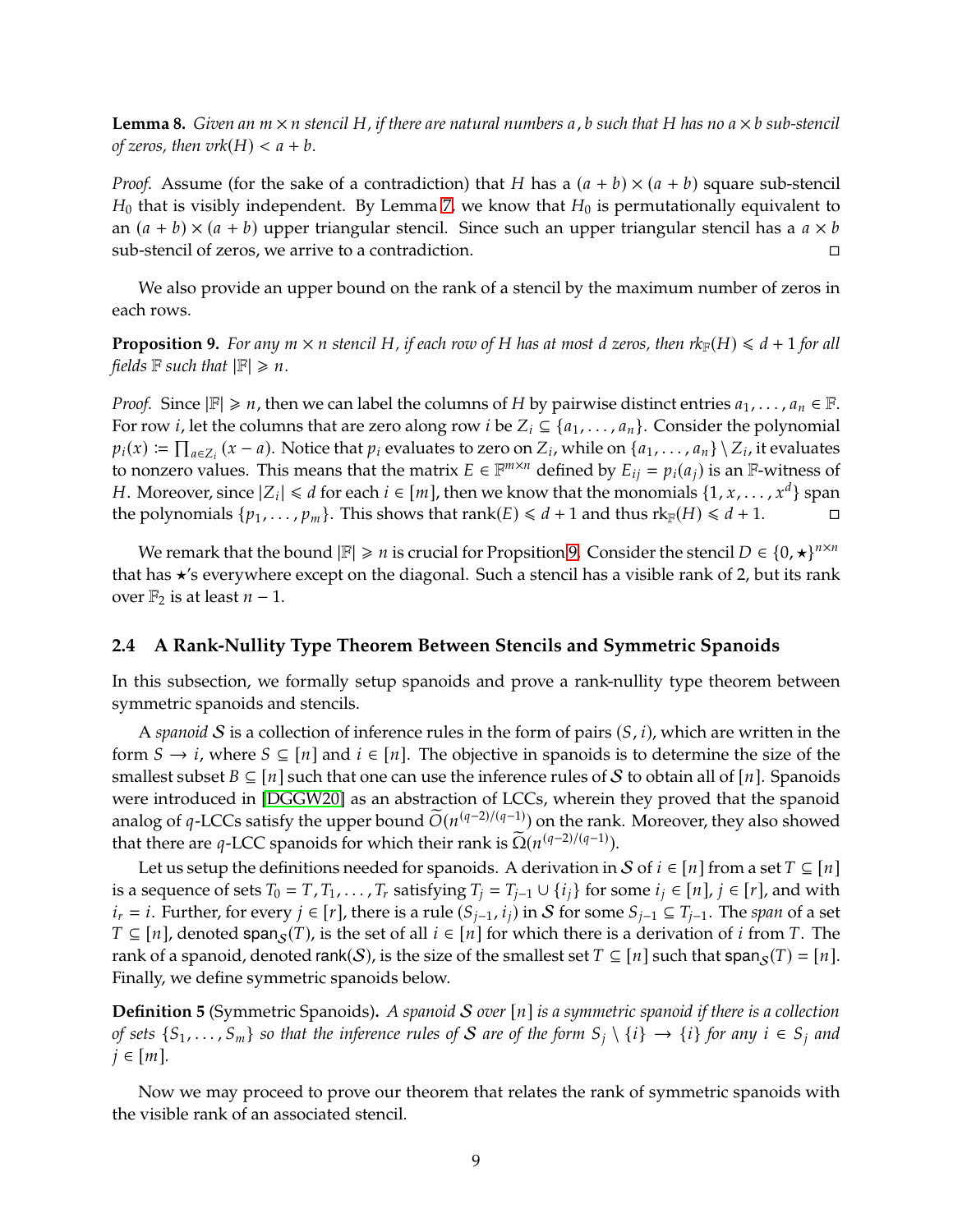<span id="page-10-0"></span>**Theorem 10.** For any symmetric spanoid S over  $[n]$  with m sets, there exists a canonical stencil H of size *m* × *n* such that for any collection of columns C ⊆ [n] in H, they are visibly independent if and only if  $\text{span}_{S}([n] \setminus C) = [n]$ *. Moreover, we have vrk* $(H) + \text{rank}(S) = n$ *.* 

*Proof.* Define  $H[i, j] = \star$  if  $j \in S_i$  and zero otherwise. We claim that such H satisfies the conditions. Indeed, suppose that the columns  $C = \{c_1, \ldots, c_k\}$  are visibly independent. Then that means there are rows  $r_1, \ldots, r_k$  so that the  $k \times k$  sub-stencil formed by these columns and rows is visibly full rank. Denote this matrix as  $H_C$ . By Lemma [7,](#page-8-2) we can find permutations  $\pi$ ,  $\sigma$  over [k] such that the matrix  $H'_{\mathcal{C}} := H_{\pi,\sigma}$  is upper triangular. In terms of spanoids, that means  $c_{\sigma(i)} \in S_{r_{\pi(i)}}$ and  $S_{r_{\pi(i)}} \subseteq [n] \setminus \{c_{\sigma(1)}, \ldots, c_{\sigma(i-1)}\}$  for all  $i \in [k]$ . We can rewrite the last set containment as  $S_{r_{\pi(i)}} \subseteq (\lfloor n \rfloor \setminus C) \cup \{c_{\sigma(i)}, \ldots, c_{\sigma(k)}\}$ . Thus we apply the inference rules  $S_{r_{\pi(k)}} \setminus c_{\sigma(k)} \to c_{\sigma(k)}, S_{r_{\pi(k-1)}} \setminus c_{\sigma(k)}$  $c_{\sigma(k-1)} \to c_{\sigma(k-1)}, \ldots, S_{r_{\pi(1)}} \setminus c_{\sigma(k)} \to c_{\sigma(1)}$  in that order with the set  $[n] \setminus C$ , to deduce that the set  $[n] \setminus C$  spans the set  $[n]$  in S. Thus span<sub>S</sub>( $[n] \setminus C$ ) =  $[n]$ .

Now, suppose span<sub>S</sub>([n] \ C) = [n]. Then that means we can find sets  $S_{i_1}, \ldots, S_{i_k}$  and a permutation  $\sigma$  over [ $k$ ] such that  $c_{\sigma(j)} \in S_{i_j}$  and we can apply the inference rules  $S_{i_1} \setminus \{c_{\sigma(1)}\} \to$  $c_{\sigma(1)},\ldots,s_{i_k}\setminus\{c_{\sigma(k)}\}\to c_{\sigma(k)}$  in that order to span [n] from [n] \ C in S. That implies then that  $S_{i_j}\subseteq$  $([n] \setminus C) \cup \{c_{\sigma(1)}, \ldots, c_{\sigma(j)}\}$ . In terms of the stencil H, that means  $H[i_j, \sigma(j)] = \star$  and  $H[i_\ell, \sigma(j)] = 0$ for  $\ell < j$ . Thus the  $k \times k$  sub-stencil H' obtained by restricting to the columns  $c_{\sigma(1)}, \ldots, c_{\sigma(k)}$  and rows  $i_1, \ldots, i_k$  in that order forms a lower triangular stencil, which is permutationally equivalent to an upper triangular stencil. Thus we deduce that the set of columns  $C$  is visibly independent.

Now, for any set  $S \subseteq [n]$  such that span<sub>S</sub> $(S) = [n]$ , we know that  $[n] \setminus S$  is visibly independent in *H*. Thus  $n-|S| \leq$  vrk(*H*). Since this holds for any such set *S*, then we deduce that rank(*S*)+vrk(*H*) ≥ n. On the other hand, for any collection of columns C in H that is visibly independent, we know that span<sub>S</sub>([n] \ C) = [n]. This implies  $n - |C| \ge rank(S)$ . Since this holds for any visibly independent set of columns C in H, then we find that  $n \ge rank(S) + \text{vrk}(H)$ . Hence rank(S) +  $\text{vrk}(H) = n$ . set of columns C in H, then we find that  $n \geqslant rank(S) + vrk(H)$ . Hence rank $(S) + vrk(H) = n$ .

## <span id="page-10-1"></span>**3** Constructing *q*-LCC Stencils

In this section, we define  $q$ -LCC stencils and construct  $q$ -LCC stencils whose visible rank achieves the known lower bounds up to polylog factors.

**Definition 6** (q-LCC Stencils). For  $\delta > 0$ , a  $\delta n^2 \times n$  stencil H whose rows are labelled by  $[n] \times [\delta n]$  is *said to be a q-LCC stencil if*  $H[(i, j), i] = \star$  *for all*  $(i, j) \in [n] \times [\delta n]$ *. Moreover, for every*  $k \in [n] \setminus \{i\}$ *, the collection of entries {M*[(*i*, 1), *k*], ..., *M*[(*i*, *t*), *k*]} *has at most one*  $\star$  (*where t* =  $\delta$ *n*), *and the number of*  $\star$ *'s in each row of* H *is at most*  $q + 1$ *.* 

Now we proceed to prove our main theorem for this section.

<span id="page-10-2"></span>**Theorem 11.** For  $q \ge 3$ , there exists a  $q$ -LCC stencil M whose visible rank is at most  $n - \tilde{\Omega}(n^{(q-2)/(q-1)})$ .

*Proof.* For  $(i, j) \in [n] \times [\delta n]$ . Define  $r_j^i := \{k \in [n] : H[(i, j), k] = \star\}$  to be the support of row  $(i, j)$ , and let  $G_i := \{r_j^i\}$  $\{i : j \in [\delta n]\}$  be the  $\delta n$  groups for column  $i$ . We shall show that by picking the groups  $G_i$  uniformly at random, the visible rank will at most be  $n - n^{(q-2)/(q-1)}/\log n$  with high probability.

Consider natural numbers  $s > k$  where  $s = n^{\frac{q-2}{q-1}}$  and  $k = s/\log n = n^{\frac{q-2}{q-1}}/\log n$ . Let  $E_{s,k}$  be the event that there aren't any  $(s - k) \times (n - s)$  sub-stencils in H that are all zeros. We shall show that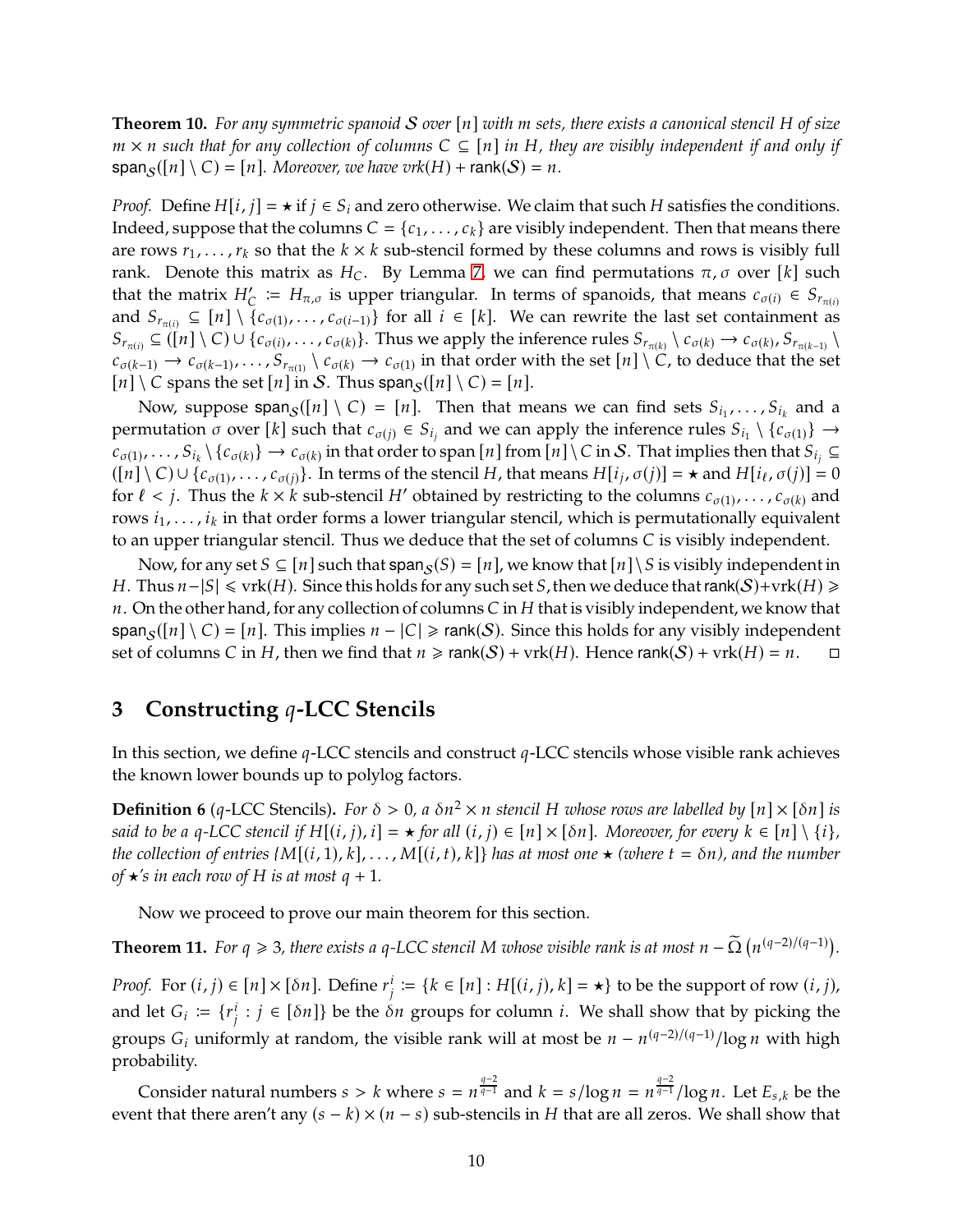$E_{s,k}$  occurs with high probability, which will yield an upper bound of  $n - k$  on the visible rank via Lemma [8.](#page-9-3) We will use an equivalent form of the event  $E_{s,k}$ , which is the event that there are no  $s - k$  rows in  $H$  whose union of supports is at most  $s$ . Now, consider a collection of columns  $C$ of size  $s$  and a collection of  $s - k$  rows  $R$ , where  $R$  and  $C$  denote the collection of their supports. Enumerate  $R \cap G_i = \{r_1^i\}$  $i_1, \ldots, r_{a_i}^i$ . By the chain rule, the definition of  $G_i$ , and the independence of the  $G_i$ 's, we find that

$$
\begin{split}\n\mathbf{Pr}\left[\bigwedge_{r\in R} r \subseteq C\right] &= \prod_{i=1}^{n} \mathbf{Pr}\left[\bigwedge_{r\in R\cap G_i} r \subseteq C\right] \\
&= \prod_{i=1}^{n} \prod_{j=1}^{a_i} \mathbf{Pr}\left[r_j^i \subseteq C \mid r_k^i \subseteq C \text{ for } k \in [j-1]\right] \\
&= \prod_{i=1}^{n} \prod_{j=1}^{a_i} \mathbf{Pr}\left[r_j^i \setminus \{i\} \subseteq C \setminus \{r_1^i, \dots, r_{j-1}^i\} \mid r_k^i \subseteq C \text{ for } k \in [j-1]\right] \\
&= \prod_{i=1}^{n} \prod_{j=1}^{a_i} \frac{\binom{s-(j-1)q-1}{q}}{\binom{n-(j-1)q-1}{q}} \leq \left(\frac{\binom{s-1}{q}}{\binom{n-1}{q}}\right)^{s-k} \leq \left(\frac{s}{n}\right)^{q(s-k)}\n\end{split}
$$

Therefore, from the definition of  $E_{s,k}$ , by applying a Union Bound over all possible collections of columns C of size  $s$  and  $s - k$  collections of rows R (note that R must be from the  $\delta$ ns rows that form the groups of C for them to be contained in C) and use the bound  $\binom{a}{b}$  $\binom{a}{b} \leqslant \left(\frac{ea}{b}\right)$  $\left(\frac{ca}{b}\right)^b$  , we deduce that

$$
\begin{split} \Pr\left[E_{s,k}\right] &\leq \binom{n}{s} \binom{\delta ns}{s-k} \left(\frac{s}{n}\right)^{q(s-k)} \leq \left(\frac{en}{s}\right)^s \left(\frac{e\delta ns}{s-k}\right)^{s-k} \left(\frac{s}{n}\right)^{q(s-k)} \\ &= \left(\frac{en}{s}\right)^k \left(\frac{e^2\delta s^{q-1}}{(1-\frac{k}{s})n^{q-2}}\right)^{s-k} \\ &= \left(en^{1/(q-1)}\right)^k \left(\frac{e^2\delta}{\left(1-\frac{1}{\log n}\right)}\right)^{n^{\frac{q-2}{q-1}} \left(1-\frac{1}{\log n}\right)} \end{split}
$$

Í

Thus for small enough  $\delta < e^{-2}$ , the quantity above becomes  $\exp(-\Omega(n^{(q-2)/(q-1)}))$ . Thus we can find a  $q$ -LCC stencil M such that no  $s - k$  rows whose support is entirely contained within  $s$ columns. That is equivalent to saying that there is no  $(s - k) \times (n - s)$  sub-stencil that is all zeros. By Lemma [8,](#page-9-3) we therefore conclude  $vrk(M) < n - k = n - \Omega\left(n^{\frac{q-2}{q-1}}/\log n\right)$  $\overline{ }$ . В последните последните и производите в село в село в село в село в село в село в село в село в село в село <br>В село в село в село в село в село в село в село в село в село в село в село в село в село в село в село в сел

## <span id="page-11-0"></span>**4** 𝑡**-DRGP Stencils**

We now define the stencils that capture the requirement of each codeword symbol having  $t$  disjoint recovery groups.

**Definition 7** (*t*-DRGP Stencils). A tn  $\times$  *n* stencil H whose rows are labelled by  $[n] \times [t]$  is said to be a *t*-DRGP stencil if  $H[(i, j), i] = \star$  for all  $(i, j) \in [n] \times [t]$ . Moreover, for every  $k \in [n] \setminus \{i\}$ , the collection *of entries {* $M[(i,1), k], \ldots, M[(i, t), k]$ } has at most one  $\star$ .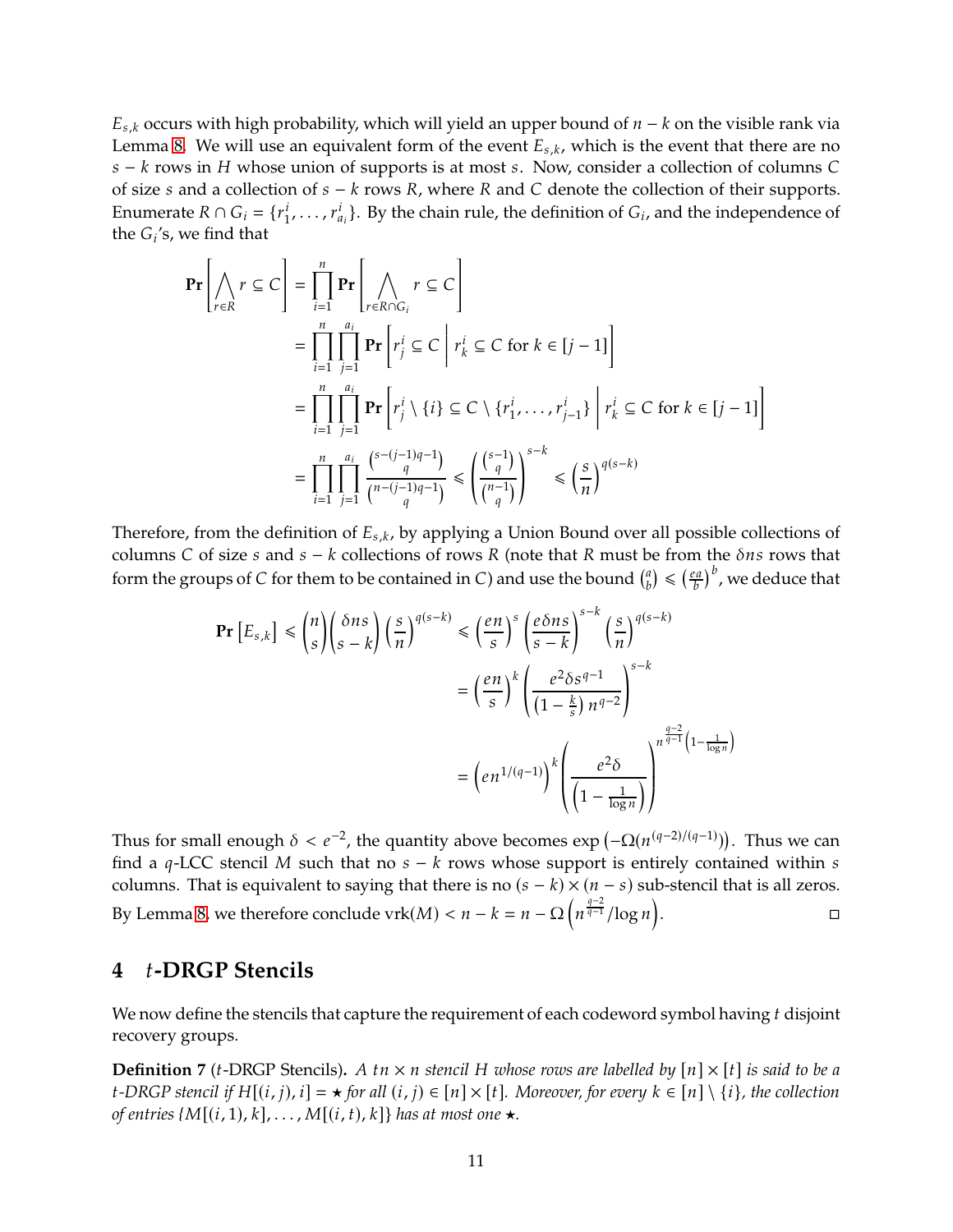Now we proceed to prove our main theorem for this section.

**Theorem 12.** For any fixed natural number  $t \geq 2$ , there exists a t-DRGP stencil H satisfying  $\text{vrk}(H) \leq$  $O(t^2 \log n)$ .

*Proof.* Consider a random *t*-DRGP stencil *H* as follows: define the set of entries  $S_{i,j} := \{(i, s), j\} \mid s \in$ [*t*]}. For each  $i \neq j \in [n]$ , set all of the entries  $S_{i,i}$  to be  $\star$ 's, and uniformly sample an entry from  $S_{i,j}$  to be a  $\star$ , while everything else in  $S_{i,j}$  is set to zero.

We will show that  $\text{vrk}(H) \leq c_t \log n$  occurs with high probability, for some constant  $c_t > 0$ depending on *t*. Indeed, fix  $k \in \mathbb{N}$ . Given any square sub-stencil  $H_0$  of H of size k, we have by Lemma [7](#page-8-2) that if  $H_0$  is visibly independent, then it must have at least  $\binom{k}{2}$  $\binom{k}{2}$  zero entries. Let this set of entries be  $Z \subseteq (\{n\} \times \{t\}) \times [n]$ . Since  $Z$  must all be zeros, then  $Z \subseteq \bigcup_{i \neq j} S_{i,j}$ . Since each  $S_{i,j}$  has size *t*, then Z has at least  $\binom{k}{2}$  $\binom{k}{2}/t$  entries, each of which belongs to an  $S_{i,j}$  that is different than the other. That is, for each  $i \neq j \in [n]$  such that  $Z \cap S_{i,j} \neq \emptyset$ , pick an arbitrary entry  $e \in Z \cap S_{i,j}$ , and let *T* be those set of entries. Then we know that  $|T| \geq \binom{k}{2}$  $\binom{k}{2}$ /t. Moreover, the events that the entries in T are zero are all independent, with each having a chance of at most  $1 - 1/t$  of being zero. Thus the chance that Z is all-zeros is at most  $(1 - 1/t)^{(\frac{k}{2})/t}$ . By a Union Bound over all possible such Z's, which is enumerated over all  $(k!)^2$  different permutations of the rows and columns, we deduce that

$$
\Pr\left[H_0 \text{ is visibility independent}\right] \leq (k!)^2 \left(1 - \frac{1}{t}\right)^{\frac{\left(\frac{k}{2}\right)}{t}} \leq \left(k^2 \left(1 - \frac{1}{t}\right)^{\frac{k-1}{2t}}\right)^k
$$

And by applying another Union Bound over all such  $H_0$ , we find that

$$
\Pr[\text{vrk}(H) \ge k] \le {tn \choose k} {n \choose k} \left(k^2 \left(1 - \frac{1}{t}\right)^{\frac{k-1}{2t}}\right)^k \le \left(k^2 t n^2 \left(1 - \frac{1}{t}\right)^{\frac{k-1}{2t}}\right)^k.
$$

Picking  $k = 6t^2 \ln n + 1$  makes the right hand side less than 1 for large enough *n*.

.

## <span id="page-12-0"></span>**5 Tensor Products**

In this section, we introduce a tensor product operation on stencils and then proceed to explore its properties. Given the natural tensor product  $A \otimes B$  for matrices A and B, notice that the support of  $A \otimes B$  is determined completely by the support of the matrices  $A$  and  $B$ . As a consequence of this observation, we are able to define the stencil of  $A \otimes B$  based solely on the stencils of A and B. This leads us to our definition of a tensor product between stencils.

**Definition 8** (Tensor product). *Given an*  $A_1 \times B_1$  *stencil*  $H_1$  *and an*  $A_2 \times B_2$  *stencil*  $H_2$ *, let*  $H_1 \otimes H_2$  *be a*  $(A_1 \times A_2) \times (B_1 \times B_2)$  *stencil defined by* 

$$
(H_1 \otimes H_2)[(a_1, a_2), (b_1, b_2)] = \begin{cases} \star & \text{if } H_1[a_1, b_1] \text{ and } H_2[a_2, b_2] \text{ both equal } \star, \\ 0 & \text{if at least one of } H_1[a_1, b_1] \text{ and } H_2[a_2, b_2] \text{ equals 0.} \end{cases}
$$

We remark that our tensor product follows similar properties as the natural tensor product for matrices, such as associativity and non-commutativity.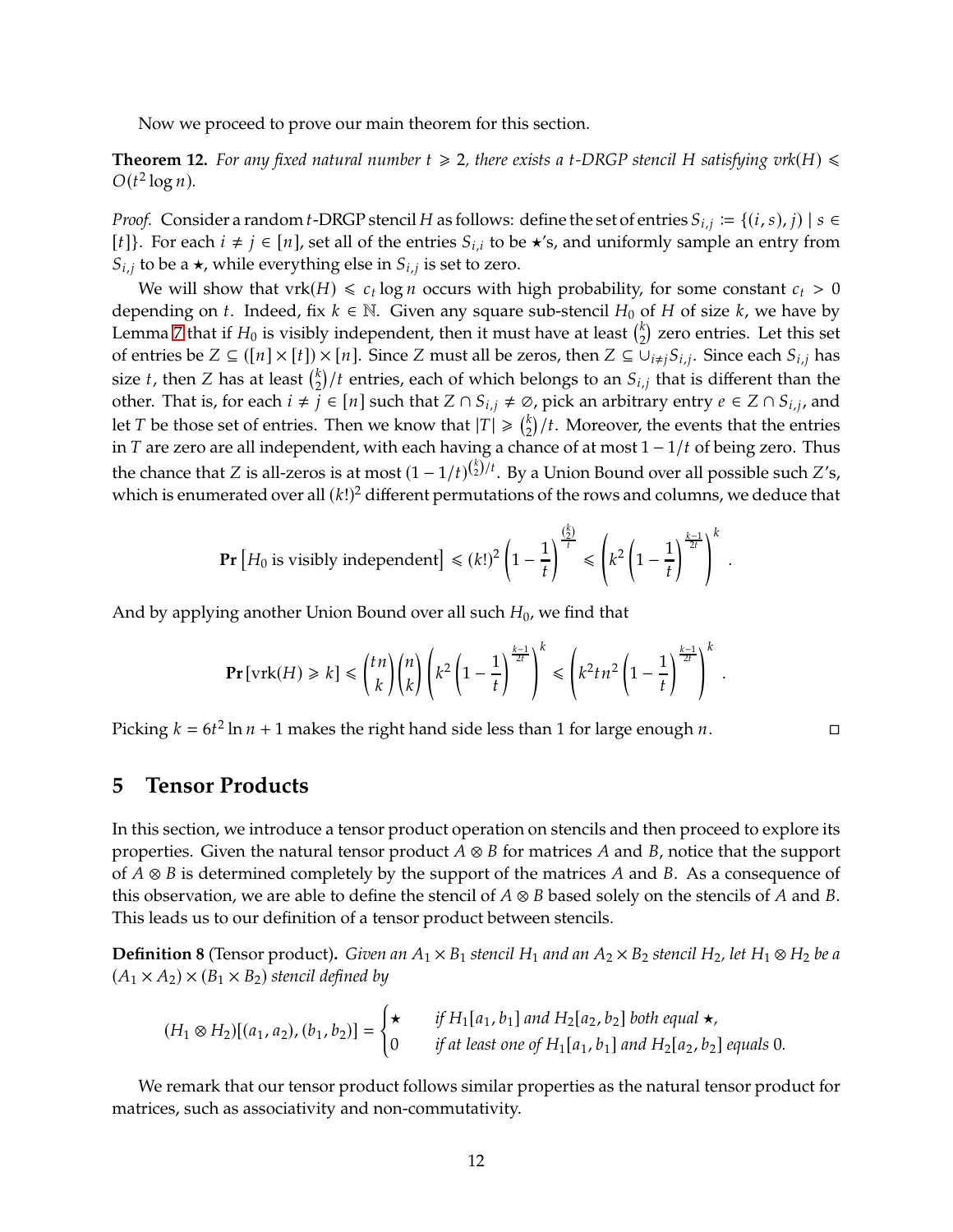## **5.1 Algebraic witnesses of tensor products**

In this subsection, we prove that the tensor product of any algebraic witnesses of the stencils  $H_1$  and  $H_2$  is an algebraic witness of  $H_1 \otimes H_2$ . This therefore shows us that the F-rank is a *sub-multiplicative* function with respect to the tensor product.

<span id="page-13-0"></span>**Proposition 13.** Let M and N be matrices over a field  $\mathbb F$  who are  $\mathbb F$ -witnesses to stencils  $H_1$ ,  $H_2$ , respectively. *Then*  $M \otimes N$  *is an*  $\mathbb{F}$ *-witness of*  $H_1 \otimes H_2$ *.* 

*Proof.* For every entry in  $H_1 \otimes H_2$ , we know that  $(H_1 \otimes H_2)[(i_1, i_2), (j_1, j_2)]$  is a  $\star$  if and only if  $H_1[i_1, j_1]$  and  $H_2[i_2, j_2]$  are both  $\star$ 's. This holds if and only if  $M_{i_1j_1}$  and  $N_{i_2j_2}$  are both nonzero. Because  $(M \otimes N)_{(i_1,i_2),(j_1,j_2)} = M_{i_1j_1} N_{i_2j_2}$ , then the entry  $(M \otimes N)(i_1,i_2)$ ,  $(j_1,j_2)$  is nonzero if and only if  $M_{i_1j_1}$  and  $N_{i_2j_2}$  are both nonzero. Thus  $M \otimes N$  is an F-witness of  $H_1 \otimes H_2$ .

By applying Proposition [13](#page-13-0) on the F-witnesses of  $H_1$  and  $H_2$  with the smallest ranks, we deduce the following corollary.

**Corollary 14.** *For any field*  $\mathbb{F}$ *, we have the inequality*  $rk_{\mathbb{F}}(H_1)rk_{\mathbb{F}}(H_2) \geqslant rk_{\mathbb{F}}(H_1 \otimes H_2)$ 

## **5.2 Visible rank and tensor products**

In this subsection, we show that the tensor product of two visibly full rank stencils is also visibly full rank. This therefore shows that the visible rank is a *super-multiplicative* function with respect to the tensor product. We also show an upper bound on the visible rank of the tensor product with respect to the visible rank of one of the stencils.

<span id="page-13-1"></span>**Proposition 15.** *Given visibly independent matrices* A and B of size n, their tensor  $A \otimes B$  is also visibly *independent.*

*Proof.* By Lemma [7,](#page-8-2) we know that there are permutations  $\pi_A$ ,  $\sigma_A$ ,  $\pi_B$ ,  $\sigma_B$  on [n] such that the stencils  $A_0 = (A)_{\pi_A, \sigma_A}$  and  $B_0 = (B)_{\pi_B, \sigma_B}$  are both upper triangular stencils. Moreover, we see that  $A_0 \otimes B_0 = (A \otimes B)_{(\pi_A, \pi_B),(\sigma_A, \sigma_B)}$ . Therefore, it suffices for us to show that  $A_0 \otimes B_0$  is an upper triangular stencil.

Consider the lexicographical ordering on  $[n] \times [n]$ . When  $(i_1, i_2) > (i_1, i_2)$ , we know that one of the inequalities  $i_1 > j_1$  and  $i_2 > j_2$  must hold, which means one of  $A_0[i_1, j_1]$  or  $B_0[i_2, j_2]$  must be a zero entry. This proves that  $(A_0 \otimes B_0)[(i_1, i_2), (j_1, j_2)] = 0$  whenever  $(i_1, i_2) > (j_1, j_2)$ . As for when  $(i_1, i_2) = (j_1, j_2)$ , we immediately know that  $(A_0 \otimes B_0)[(i_1, i_2), (i_1, i_2)] = \star$  as  $A_0[i_1, i_1] = \star$ and  $B_0[i_2, i_2] = \star$ . Hence  $A_0 \otimes B_0$  is an upper triangular stencil with respect to the lexicographical ordering. ordering.

Given stencils  $H_1$  and  $H_2$ , we know by Proposition [15](#page-13-1) that the tensor product of any of their visibly full rank sub-stencils will also be visibly full rank in  $H_1 \otimes H_2$ . This yields the following corollary.

**Corollary 16.** For stencils  $H_1$  and  $H_2$ , We have the inequality vrk( $H_1 \otimes H_2$ )  $\geq$  vrk( $H_1$ ) $v$ rk( $H_2$ ).

Lastly, we end this subsection with an upper bound on the visible rank of  $H_1 \otimes H_2$ .

**Proposition 17.** *For stencils*  $H_1$  *and*  $H_2$  *of sizes*  $m_1 \times n_1$  *and*  $m_2 \times n_2$ *, respectively, we have the inequality*  $vrk(H_1 \otimes H_2) \leq vrk(H_1)n_2$ .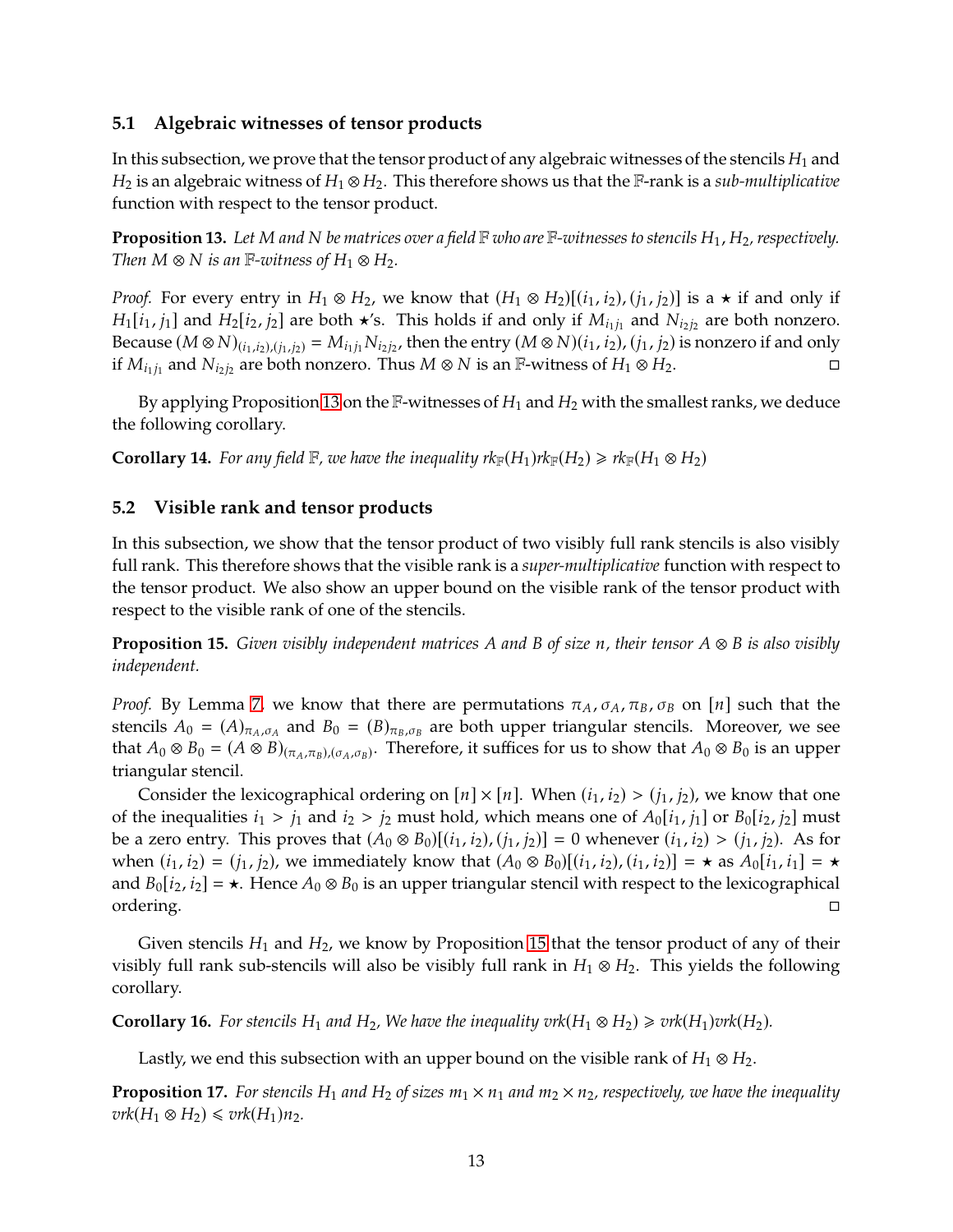*Proof.* Consider a visibly full rank sub-stencil *M* in  $H_1 \otimes H_2$  of size  $k \times k$ . By Lemma [7,](#page-8-2) we can find permutations  $\pi$  and  $\sigma$  on the rows and columns of M, respectively, so that the stencil  $M_0 \coloneqq M_{\pi,\sigma}$  is an upper triangular stencil. Let the columns of  $M_0$  be indexed from left to right by  $(a_1, b_1), \ldots, (a_k, b_k)$ . Let the rows of  $M_0$  be indexed from top to bottom by  $(c_1, d_1), \ldots, (c_k, d_k)$ . For  $b \in [n_2]$ , define  $I_b := \{l \in [k] : b_l = b\}$ . Define  $b_{max} := \arg \max_{b \in [n_2]} \{|I_b|\}$ , and let  $s := |I_{b_{max}}|$ . Then from these definitions, it follows that  $s \geq k/n_2$ .

Now, write  $I_{b_{max}} = \{i_1 < \ldots < i_s\}$ , and consider the  $s \times s$  sub-stencil  $M_1$  in  $M_0$  with columns  $(a_{i_1}, b_{i_1}), \ldots, (a_{i_s}, b_{i_s})$  and rows  $(c_{i_1}, d_{i_1}), \ldots, (c_{i_s}, d_{i_s})$ . Since  $M_0$  is an upper triangular stencil, then so is  $M_1$ . Moreover, since  $b_{max} = b_{i_1} = \ldots = b_{i_s}$ , then the indices of the columns of  $M_1$  are  $(a_{i_1}, b_{max}), \ldots, (a_{i_s}, b_{max})$ . We claim that the  $s \times s$  sub-stencil  $H'_1$  in  $H_1$  formed by the rows  $c_{i_1}, \ldots, c_{i_s}$  and the columns  $a_{i_1}, \ldots, a_{i_s}$  is upper triangular, which will yield the inequality vrk( $H_1$ ) ≥ s ≥  $k/n_2$ . Because this holds for every full rank sub-stencil M of  $H_1 \otimes H_2$ , then we conclude  $\text{vrk}(H_1) \geq \text{vrk}(H_1 \otimes H_2)/n_2$ . Thus it suffices for us to show that the sub-stencil  $H'_1$  of  $H_1$ is upper triangular.

Since  $M_1$  is upper triangular, we know that  $M_1[(a_i, b), (c_i, d_i)] = \star$ , and that implies  $H_1[a_i, c_i] =$  $H_2[b, d_i] = \star$ . Moreover, for  $i > j$ , we know that  $M_1[(a_j, b), (c_i, d_i)] = 0$ , which means that one of the entries  $H_1[a_j, c_i]$  or  $H_2[b, d_i]$  is a zero, but since  $H_2[b, d_i] = \star$ , then we deduce that  $H_1[a_j, c_i] = 0$ . Thus we conclude that the  $s\times s$  sub-stencil  $H_1'$  in  $H_1$  formed by the rows  $c_{i_1},\ldots,c_{i_s}$  and the columns  $a_{i_1}, \ldots, a_{i_s}$  is an upper triangular stencil.

#### **5.3 Visible rank of the tensor powers**

Naturally, one would be interested in tensoring a stencil  $H$  with itself several times and then examine the properties arising from it.

**Definition 9** (Tensor power). *Given an*  $m \times n$  stencil H, the k'th tensor of H is the  $m^k \times n^k$  stencil H<sup>⊗k</sup> *defined as*

$$
H^{\otimes k} \coloneqq \underbrace{H \otimes H \otimes \ldots \otimes H}_{k \text{ times}}
$$

By combining all the results from the previous subsections, we obtain the following corollary.

<span id="page-14-0"></span>**Corollary 18.** For a natural number k and an  $m \times n$  stencil H, we have the inequality

$$
rk_{\mathbb{F}}(H) \geqslant rk_{\mathbb{F}}(H^{\otimes k})^{1/k} \geqslant vrk(H^{\otimes k})^{1/k} \geqslant vrk(H)
$$

*Moreover, we also have the inequality*  $\text{vrk}(H^{\otimes k}) \leq n^{k-1} \text{vrk}(H)$ *.* 

From the previous corollary, notice that by considering the visible rank of the higher tensor powers of  $H$ , one can attain better lower bounds on the  $\mathbb{F}$ -rank. As such, it seems natural to consider the best possible bound achieved through this vein.

**Definition 10** (Visible Capacity). *The visible capacity of a stencil H, denoted as*  $\Upsilon(H)$ *, is defined as*  $\Upsilon(H) \coloneqq \sup_k v \kappa(H^{\otimes k})^{1/k}.$ 

By Corollary [18,](#page-14-0) we deduce that  $rk_{\mathbb{F}}(H) \ge \Upsilon(H)$  over any field  $\mathbb{F}$ . It is not known to us if there are stencils for which there is a gap between its visible capacity and all its F-ranks. We leave the discussion of this point to Question [1](#page-18-1) in Section [8.](#page-18-0)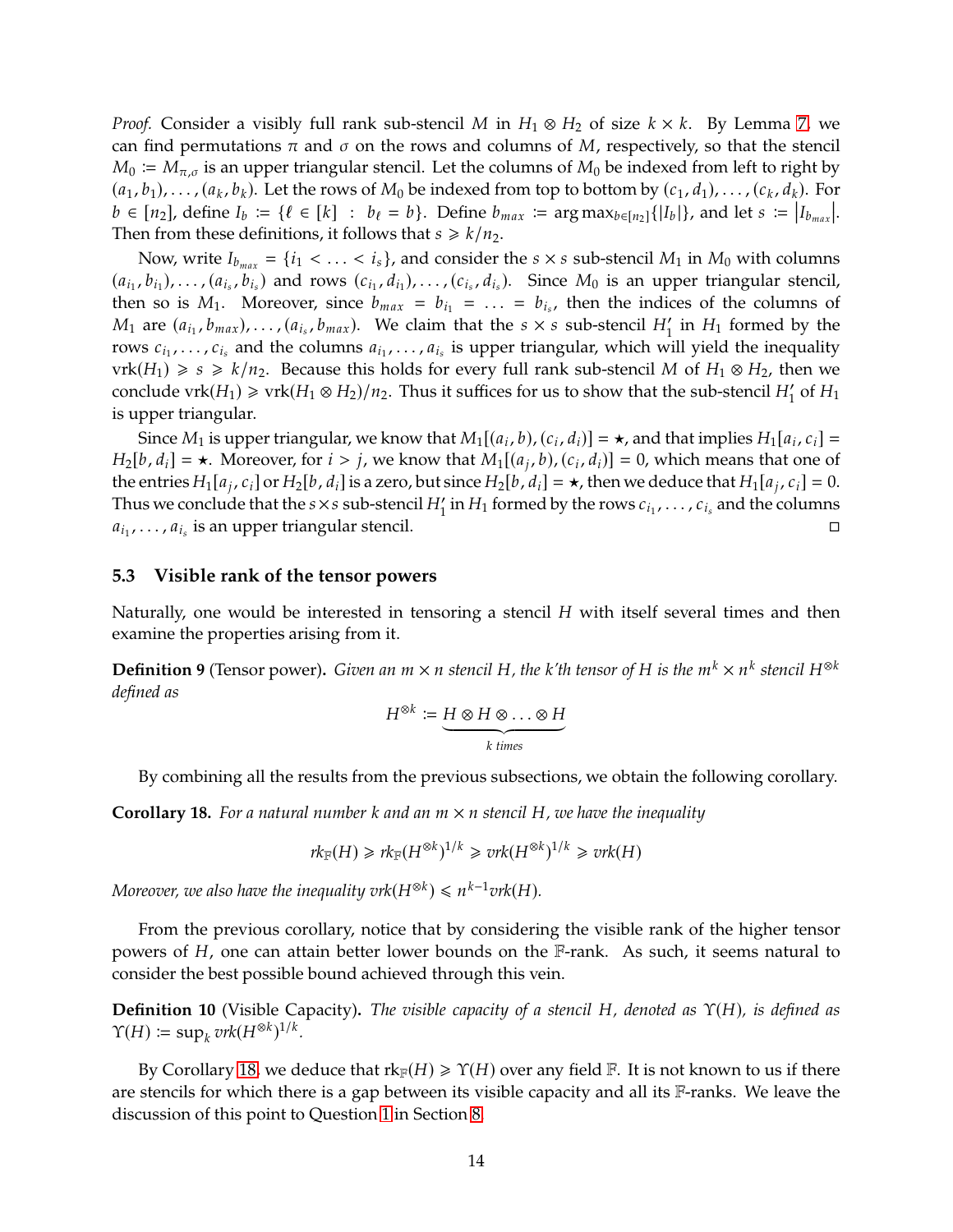## **6** Tensor Powers of Stencils for 2-DRGP Codes and  $q$ -LCCs

In this section, we consider the tensor product from the previous section and use it to analyze the visible rank of the tensor powers of 2-DRGP and  $q$ -LCC stencils in hopes of obtaining better lower bounds on the F-rank via Corollary [18.](#page-14-0)

## **6.1** 2**-DRGP stencils**

In this subsection, we prove that the second tensor power of an arbitrary 2-DRGP stencil has a large visible rank.

<span id="page-15-0"></span>**Theorem 19.** *For any* 2-DRGP stencil H, we have  $\text{vrk}(H \otimes H) \geq n$ .

*Proof.* We cite [\[RV16,](#page-21-4) [Woo16\]](#page-21-3) for the proof of this part. We will follow the notations given in [\[Woo16\]](#page-21-3) closely. While both proofs show that  $rk_{\mathbb{F}}(H) \ge \sqrt{2n} - O(1)$ , we will prove that  $rk_{\mathbb{F}}(H) \ge$  $\sqrt{n}$  by showing that vrk $(H \otimes H) \ge n$  and then applying Corollary [18.](#page-14-0) We rewrite their proofs in terms of stencils.

Consider the  $n \times n$  sub-stencil D in H⊗H whose columns are  $(1, 1), \ldots, (n, n)$  and whose rows are  $((1, 1), (1, 2)), \ldots, ((n, 1), (n, 2)).$  We claim that D has  $\star$ 's along the diagonal and zero everywhere else, which then implies that it is visibly full rank. Indeed, the entry  $D[(i,1), (i,2), (j,i)]$  equals  $\star$  if and only if both  $H[(i,1), j]$  and  $H[(i,2), j]$  are  $\star$ 's. Since H is a 2-DRGP stencil, this happens precisely when  $i = j$ . Thus D is a diagonal stencil.

Thus by Corollary [18,](#page-14-0) we obtain a lower bound  $rk_{\mathbb{F}}(H) \geq \sqrt{n}$  for any field  $\mathbb{F}$ . On the other hand, the best known lower bounds yield  $rk_F(H) \geq \sqrt{2n- O(1)}$ , and so one might be interested in achieving this lower bound through the viewpoint of tensor products. In order to improve the lower bound that we have, we first have to translate our proof into linear-algebraic terms.

Given a field  $\mathbb F$ , suppose that we have an  $\mathbb F$ -witness A of the 2-DRGP stencil H whose rank is r. Decompose  $A = MN$  where M is a  $2n \times r$  matrix and N is a  $r \times n$  matrix. Denote the *i*'th column of N by  $w_i$ . Then the proof of Theorem [19](#page-15-0) is equivalent to saying that the tensors  $\{w_i \otimes w_i\}_{i=1}^n$ are linearly independent. Since they live in the vector space  $\mathbb{F}^r \otimes \mathbb{F}^r$ , we deduce the inequality  $r^2 \geqslant n$ , which gives us the same lower bound as we obtained in Theorem [19.](#page-15-0) Now, if one is more careful about the vector space, one can notice that the tensors  ${w_i \otimes w_i}_{i=1}^n$  are in fact contained in the space of *symmetric* tensors, which has a dimension of  $\binom{r+1}{2}$ . Thus we obtain the inequality  ${\binom{r+1}{2}} \geq n$ , which gives us  $r \geq \sqrt{2n} - O(1)$ .

## **6.2** *q*-LCC stencils

In this subsection, we show that the visible rank of the  $k$ 'th tensor power of a  $q$ -LCC stencil would not improve the current bound of  $n - \tilde{\Omega}(n^{(q-2)/(q-1)})$  in Theorem [11](#page-10-2) for  $k \leq \text{polylog}(n)$ . More generally, we show that the visible rank of small tensor powers are not significantly bigger than the visible rank for the regime of high-rate stencils.

<span id="page-15-1"></span>**Proposition 20.** *Let H be an m* × *n* stencil whose visible rank is at most *n* − *s*. For any fixed natural  $n$ umber  $k$ , we have vrk $(H^{\otimes k})^{1/k} \leqslant n - \frac{S}{k}$ 𝑘 *.*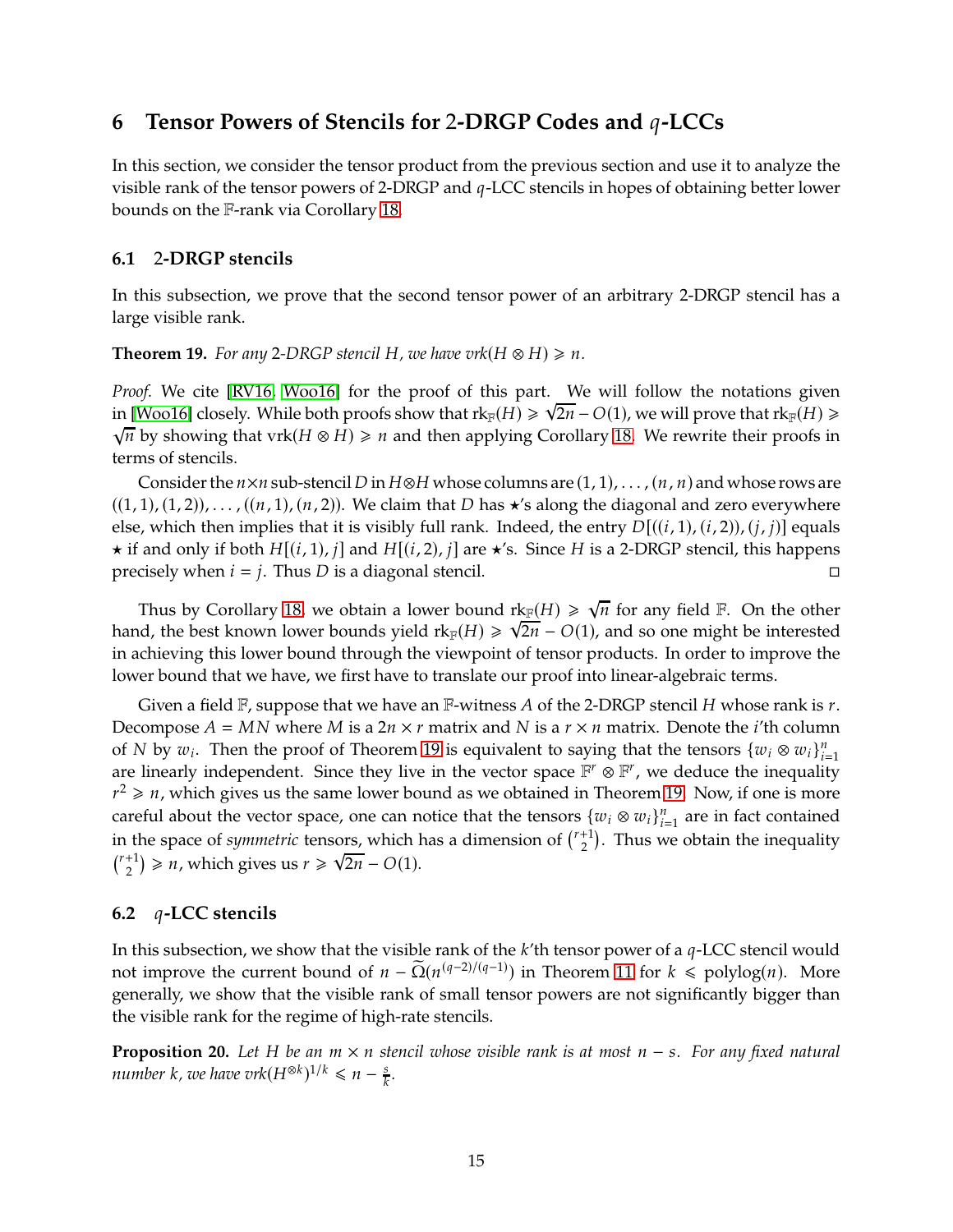*Proof.* By Corollary [18](#page-14-0) and the inequality  $(1 - x)^{1/k} \leq 1 - \frac{x}{k}$  $\frac{x}{k}$  for  $x \ge 0$ , we have that

$$
\operatorname{vrk}(H^{\otimes k})^{1/k} \leqslant \left(n^{k-1}\operatorname{vrk}(H)\right)^{1/k} \leqslant \left(n^{k-1}(n-s)\right)^{1/k} = n\left(1-\frac{s}{n}\right)^{1/k} \leqslant n\left(1-\frac{s}{kn}\right) = n-\frac{s}{k} \qquad \Box
$$

From Proposition [20,](#page-15-1) notice that the visible rank of a  $n^{o(1)}$  tensor power of a q-LCC stencil would not improve the current bounds on  $q$ -LCCs by any polynomial factor. More formally, we deduce the following corollary.

**Corollary 21.** Let H be a q-LCC stencil whose visible rank is at most  $n - \Omega(n^{(q-2)/(q-1)})$ . For any natural *number*  $k$ *, we have vrk* $(H^{\otimes k})^{1/k} \leq n - \widetilde{\Omega}(n^{(q-2)/(q-1)})/k$ .

## <span id="page-16-0"></span>**7 Exponential Gaps between Tensor Powers**

In this section, we prove Theorem [5.](#page-4-0) Such exponential gaps have been shown in [\[AL06\]](#page-19-7) for the Shannon capacities of graphs, and by following the same proof method given there, we are able to attain the same exponential gaps for the visible ranks of the tensor powers.

Before we prove the theorem, we will first define some notations that will help clarify the forthcoming analysis. For any vector  $v = (v^{(1)}, \ldots, v^{(k)}) \in X^k$ , let  $S(v) = \{v^{(1)}, \ldots, v^{(k)}\}$  be the set of values of the coordinates of  $v$ . For  $a \in [k]$ , let  $p_a(v) \in X^{k-1}$  be the vector  $p_a(v) =$  $(v^{(1)}, \ldots, v^{(a-1)}, v^{(a+1)}, \ldots, v^{(k)})$ . Define the *distinct rank* of  $H^{\otimes k}$ , denoted drk(*H*), to be the largest visibly full rank substencil  $H_d$  in  $H^{\otimes k}$  such that  $S(r_1) \cap S(r_2) = \emptyset$  for any distinct rows  $r_1$  and  $r_2$ in  $H_d$  and  $S(c_1) \cap S(c_2) = \emptyset$  for any distinct columns  $c_1$  and  $c_2$  in  $H_d$ . Moreover, we call such a substencil H<sub>d</sub> as *distinctly full rank*. We first prove the following lemma, which will help reduce the analysis of Theorem [23](#page-17-0) to only look at the distinct visible ranks instead of the visible ranks.

<span id="page-16-1"></span>**Lemma 22.** For any stencil H and natural number  $k \geqslant 2$ , we have  $\text{vrk}(H^{\otimes k}) \leqslant 2k^2 \text{vrk}(H^{\otimes (k-1)})$ drk $(H^{\otimes k})$ .

*Proof.* Suppose we have an  $\ell \times \ell$  substencil  $H_0$  in  $H^{\otimes k}$  whose general diagonal of stars is  $S =$  $\{(r_1, c_1), \ldots, (r_\ell, c_\ell)\}\.$  We are going to select a distinctly full rank  $\ell_d \times \ell_d$  substencil  $H_d$  from  $H_0$  such that  $\ell_d \geq \ell/2k^2$ vrk $(H^{\otimes (k-1)})$ . Since  $H_0$  was an arbitrary visibly full rank substencil, this will show our lemma.

Let's now construct  $H_d$ . Start with the set  $S_d = \emptyset$  and repeat the following process: pick an arbitrary pair  $(r_i, c_i)$  from S, add  $(r_i, c_i)$  to  $S_d$ , and remove all pairs  $(r_j, c_j)$  in S for which we either have  $S(r_i) \cap S(r_j) \neq \emptyset$  or  $S(c_i) \cap S(c_j) \neq \emptyset$ . Once this process ends, we will have  $S(r_i) \cap S(r_j) = \emptyset$ and  $S(c_i) \cap S(c_j) = \emptyset$  for any distinct pairs  $(r_i, c_i)$  and  $(r_j, c_j)$  in  $S_d$ . Thus the substencil  $H_d$  formed by the pairs in  $S_d$  will be distinctly full rank.

It remains to show that  $|S_d| \geq |S|/(2k^2 \text{vrk}(H^{\otimes(k-1)}))$ , and we show this by proving that every step of the process above only deletes at most  $2k^2 \text{vrk}(H^{\otimes (k-1)})$  pairs. Indeed, consider any pair  $(r_i, c_i)$ . There are at most k values in  $S(r_i)$ , and each of them has k possible coordinates to be in any other row  $r_j$ . Thus there are at most  $k^2$  possibilities for any value in  $S(r_i)$  to be in any coordinate. Now, for any  $x \in S(r_i)$  and  $a \in [k]$ , consider the diagonal  $S_{a,x} = \{(r, c) \in S \mid r^{(a)} = x\}$ . We claim that  $|S_{a,x}| \le \text{vrk}(H^{\otimes (k-1)})$ . Once we prove this claim, then it would imply that the constraint  $S(r_i) \cap S(r_j) = \emptyset$  will delete at most  $k^2$ vrk $(H^{\otimes (k-1)})$  pairs. By the same argument for  $c_i$ , we would also deduce that we delete at most  $k^2$ vrk $(H^{\otimes (k-1)})$  pairs to obtain the constraint  $S(c_i) \cap S(c_j) = \emptyset$ , totaling to at most  $2k^2 \text{vrk}(H^{\otimes (k-1)})$  deletions. Thus it remains to show that  $|S_{a,x}| \le \text{vrk}(H^{\otimes (k-1)})$ .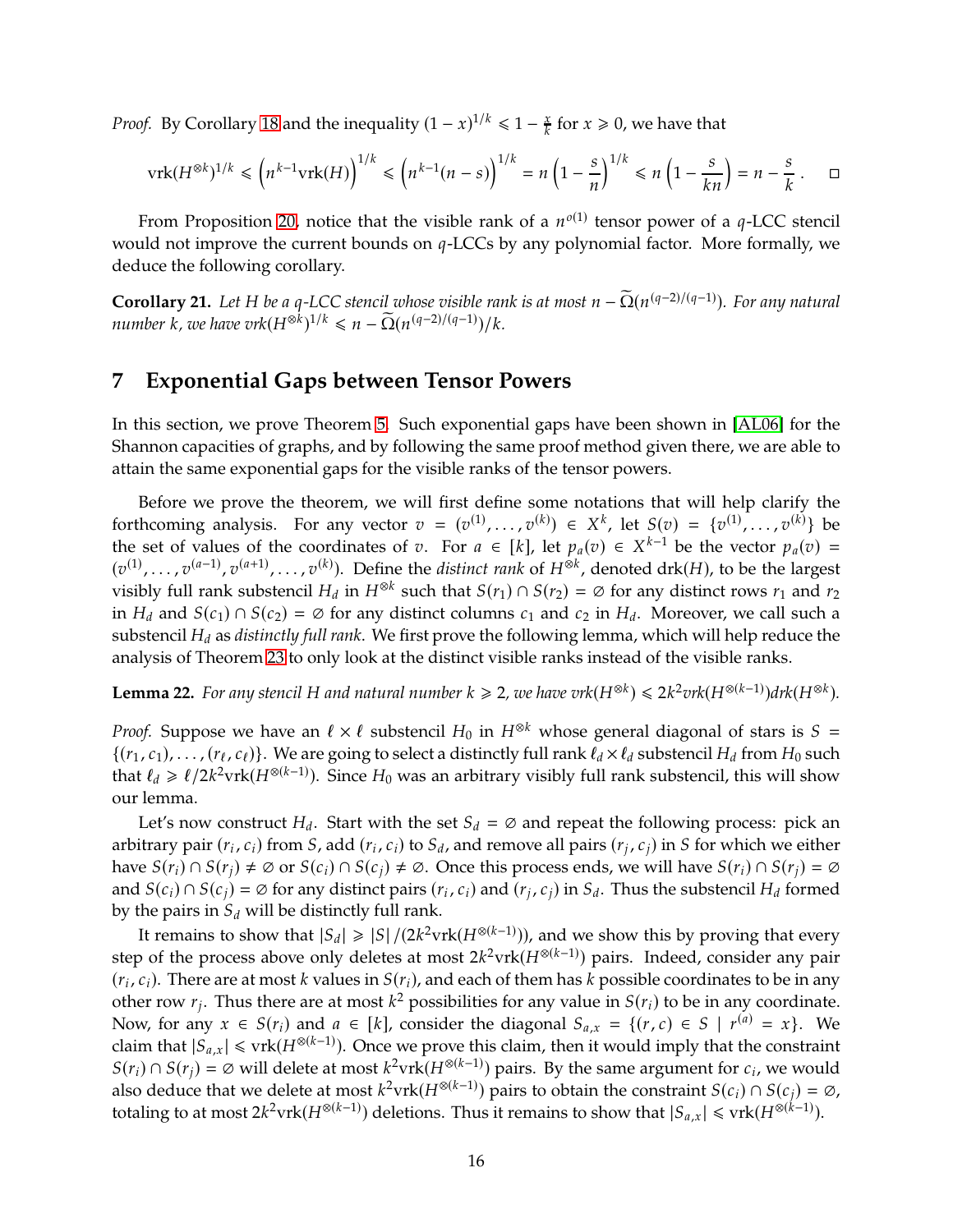Indeed, since  $H_d$  is a visibly full rank substencil, then so is the substencil  $H_d^{a,x}$  $\int_{d}^{u,x}$  formed by the pairs in  $S_{a,x}$ . Now, because  $S_{a,x}$  forms a star diagonal in  $H^{\otimes k}$ , then we know that  $H^{\otimes k}[r,c] = \star$  for every  $(r, c) \in S_{a,x}$ . From the definition of  $H^{\otimes k}$  and  $S_{a,x}$ , we deduce that  $H[r^{(a)}, c^{(a)}] = H[x, c^{(a)}] = \star$ for all  $(r, c) \in S_{a,x}$ . This then implies that  $H[r_1^{(a)}, c_2^{(a)}] = \star$  for every row  $r_1$  and column  $c_2$  appearing in  $S_{a,x}$ . Since  $H_a^{a,x}$  $\frac{a}{d}$ , is visibly full rank, then this means that the substencil in  $H^{\otimes (k-1)}$  formed by the pairs  $\{(p_a(r), p_a(c)) \mid (r, c) \in S_{a,x}\}\$  is also visibly full rank as the a'th value in any product in  $H_d^{a,x}$  $\int_{d}^{u,x}$  is always a  $\star$ . Moreover, the map  $p_a$  is injective over the rows in  $S_{a,x}$  as for any distinct rows  $r_1$  and  $r_2$  appearing in  $S_{a,x}$ , we know that  $r_1^{(a)} = r_2^{(a)} = x$  but  $r_i \neq r_j$ . Thus the substencil in  $H^{\otimes (k-1)}$  formed by the pairs  $\{(p_a(r), p_a(c)) | (r, c) \in \overline{S}_{a,x}\}\)$  has the same size as  $H_d^{a,x}$  $_{d}^{u,x}$ . Since it is visibly full rank, then we conclude that  $|S_{a,x}| \leqslant \text{vrk}(H^{\otimes(k-1)})$  for any  $a \in [k]$  and  $x \in S(r_i)$ , and this finishes the proof.  $\Box$ 

Now, we proceed to prove our main theorem for this section.

<span id="page-17-0"></span>**Theorem 23.** For any fixed natural number  $t \geq 2$  and sufficiently large n, there exists a  $tn \times n$  stencil H  $\text{such that } \text{tr}(H^{\otimes k}) = O_t((\log n)^k) \text{ for any } k = 1, \ldots, t-1 \text{ and } \text{tr}(H^{\otimes t}) \geq n.$ 

*Proof.* We proceed to prove this theorem by showing that a random stencil with a specified structure satisfies the properties with high probability. Now, index the columns by  $[n]$  and the rows by  $[n] \times [t]$ . Define the collection of entries  $S_{i,i'} := \{H[(i,1), i'], \ldots, H[(i, t), i']\}$ . Set  $H[(i, j), i] = \star$ for  $(i, j) \in [n] \times [t]$ . Now, for  $i' \neq i \in [t]$ , uniformly set one of the  $t$  entries in  $S_{i,i'}$  to zero while the remaining  $t - 1$  entries are set to  $\star$ . We are going to show that such a random stencil H satisfies the bounds we outlined above with high probability.

First, let us show that  $vrk(H^{\otimes t}) \geq n$  for any such stencil H. Indeed, consider the  $n \times n$  substencil  $H'$  in  $H^{\otimes t}$  whose rows are  $\{((i,1),..., (i,t)) \mid i \in [n]\}$  and whose columns are  $\{(i,...,i) \in [n]^t\}$ . For any row  $r_i = ((i, 1), ..., (i, t))$  and column  $c_{i'} = (i', ..., i')$ , we know that  $H^{\otimes t}[r_i, c_{i'}] = \star$  if and only if  $H[(i,1), i'] = \ldots = H[(i, t), i'] = \star$ . By definition of H, that is only possible if and only if  $i = i'$ . Thus  $H'$  is a star diagonal, meaning that it is visibly full rank. Thus  $\text{vrk}(H^{\otimes t}) \geq n$ .

Now consider the case when  $k < t$ . We will show that  $drk(H^{\otimes k}) < 16k^2t^2 \log n$  with high probability for all  $k = 1, \ldots, t-1$ . Our theorem will then follow by inductively applying Lemma [22](#page-16-1) on vrk( $H^{\otimes k}$ ). Indeed, fix a positive integer  $M_d$  and a  $M_d \times M_d$  distinctly full rank substencil  $H_d$  in  $H^{\otimes k}$ . By Lemma [7,](#page-8-2) we know that we can reorder the rows and columns of  $H_d$  so that  $H_d[r_i, c_i] = \star$ and  $H_d[r_i, c_{i'}]=0$  for  $i > i'$ . For  $i > i'$ , let  $E_{i,i'}$  be the event that  $H_d[r_i, c_{i'}]=0$ . By applying a Union Bound, we have that

<span id="page-17-1"></span>
$$
\Pr\left[E_{i,i'}\right] \leq \sum_{a=1}^{k} \Pr\left[H[r_i^{(a)}, c_{i'}^{(a)}\right] = 0\right] \leq \sum_{i=1}^{k} \frac{1}{t} = \frac{k}{t}
$$
 (1)

Moreover, notice that the event  $H[r_i^{(a)}, c_{i'}^{(a)}] = 0$  depends on at most  $t-1$  other such events as any zero entry in  $H$  is chosen from a collection of  $t$  entries. Since  $E_{i,i'}$  is a conjunction of the events  $H[r_i^{(a)}, c_{i'}^{(a)}] = 0$  for  $a \in [k]$ , then  $E_{i,i'}$  depends on at most  $k(t-1)$  other events of the form  $H[r, c] = 0$ . Since  $H_d$  is distinctly full rank, then each of those  $k(t - 1)$  other events can only appear at most once among all the events  $\{E_{i,i'}\}_{i>i'}$ . Thus by a simple greedy algorithm, we can find a subcollection of events  $T \subseteq \{E_{i,i'}\}_{i>i'}$  with  $|T| \geq \frac{\binom{M_d-1}{2}}{k(t-1)+1}$  $\frac{\binom{m_d-1}{2}}{k(t-1)+1} \ge \frac{(M_d-2)^2}{2kt}$  such that all the events in T are mutually independent of each other. Thus by the independence of the events  $T$ , Inequality [\(1\)](#page-17-1), and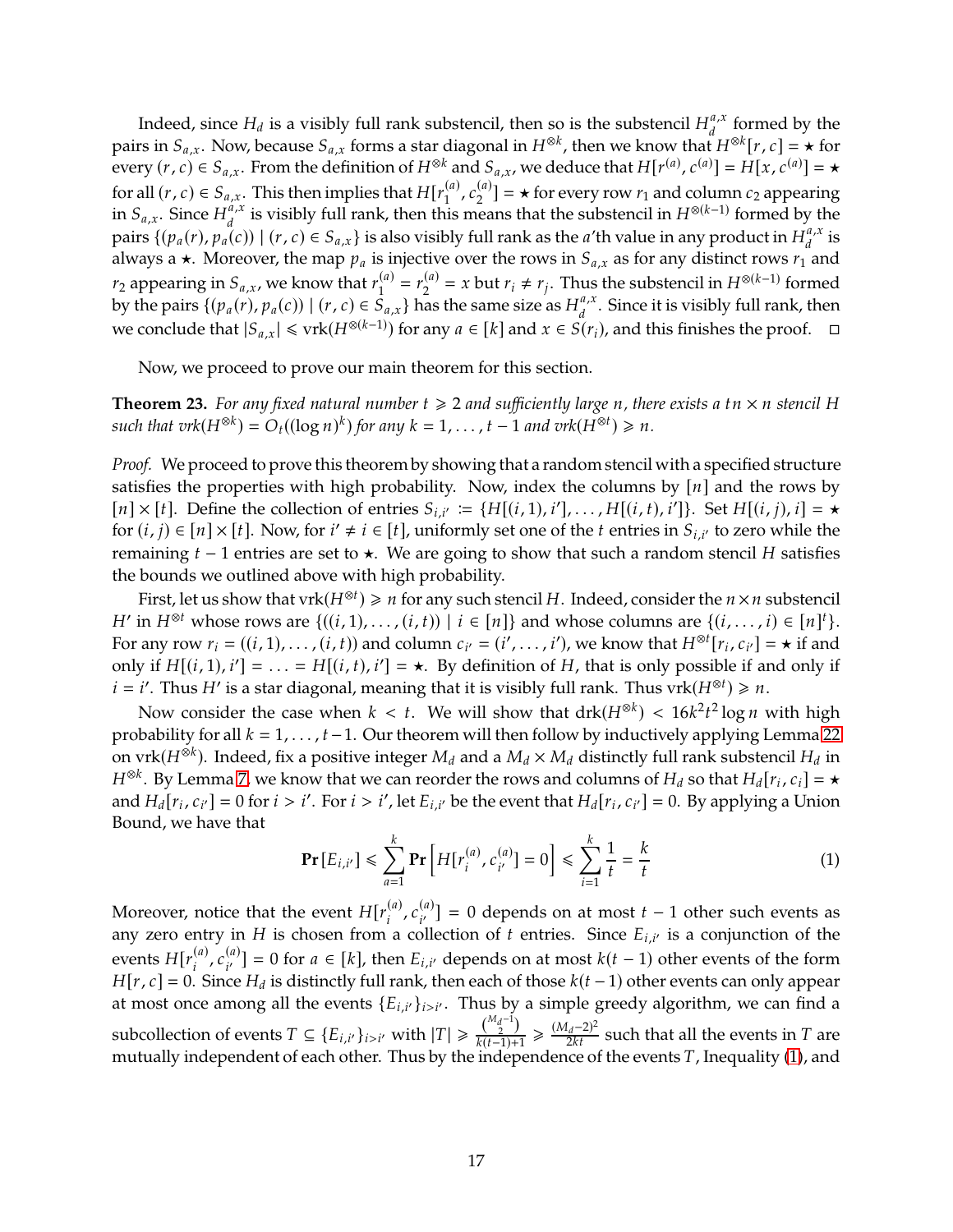the inequality  $k < t$ , we find that

$$
\Pr\left[H_d \text{ is visibility full rank}\right] \leqslant \Pr\left[\wedge_{E \in T} E\right] = \prod_{E \in T} \Pr\left[E\right] \leqslant \left(\frac{k}{t}\right)^{|T|} \leqslant \left(1 - \frac{1}{t}\right)^{\frac{(M_d - 2)^2}{2kt}} \leqslant e^{-\frac{(M_d - 2)^2}{2kt^2}}
$$

And so by applying a Union Bound over all possible substencils  $H_d$  and its orderings of its rows and columns, we find that

$$
\mathbf{Pr}\left[\mathrm{dvrk}(H^{\otimes k}) \geq M_d\right] \leq (tn)^{kM_d} n^{kM_d} e^{-\frac{(M_d-2)^2}{2kt^2}} = \left(t^{\frac{k}{\log n}} e^{2k - \frac{M_d - 4 + \frac{4}{M_d}}{2kt^2 \log n}}\right)^{M_d \log n}
$$

And so if we pick  $M_d = 16k^2t^2\log n$  and large enough n, then we get that  $\text{dvrk}(H^{\otimes k}) < 16k^2t^2\log n$ with high probability for  $k = 1, \ldots, t-1$ . From the definition of drk( $\cdot$ ), we see that vrk( $H$ ) = drk( $H$ ). Thus by inductively applying Lemma [22](#page-16-1) for  $k < t$ , we deduce that the inequality

$$
\operatorname{vrk}(H^{\otimes k}) \le 2^{k-1}(k!)^2 \prod_{i=1}^k \operatorname{drk}(H^{\otimes i}) < 2^{k-1}(k!)^2 \prod_{i=1}^k \left[ 16i^2 t^2 \log n \right] = 2^{5k-1}(k!)^4 t^{2k} (\log n)^k
$$

<span id="page-18-0"></span>holds with high probability. Thus such a construction  $H$  exists.  $\Box$ 

## **8 Further Directions and Discussion**

Stencils provide an initial framework toward combinatorial methods for effectively lower bounding the rank of a matrix. However, we have seen the limitations of the visible rank with 2-DRGP stencils as well as small tensor powers of  $q$ -LCC stencils. We leave the reader with questions that remain open about the current framework and possibilities of imposing further restrictions on the model to obtain sharper lower bounds on the rank for restricted cases.

- <span id="page-18-1"></span>1. While we may have shown that the  $k$ 'th tensor power of a  $q$ -LCC does not yield better lower bounds for  $k \leq n^{o(1)}$ , this does not rule out the possibility that the visible capacity might yield better lower bounds. In fact, we do not know if there are any stencils for which the visible capacity does not match the lowest possible rank for the stencil. In other words, does there exist a stencil H such that  $rk_F(H) > \Upsilon(H)$  for every field  $\mathbb{F}$ ?.
- 2. In this paper, we shown a polynomial gap between  $rk_F(H)$  and  $vrk(H)$  by proving that there are 2-DRGP stencils H with vrk(H) =  $O(\log n)$  and rk<sub>F</sub>(H) =  $\Omega(\sqrt{n})$ . On the other hand, can there also be a similar polynomial gap with the quantities  $n - \text{rk}_{\mathbb{F}}(H)$  and  $n - \text{vrk}(H)$ ? From Proposition [20,](#page-15-1) we have seen that the visible ranks of the k'th tensor power for  $k \leqslant n^{o(1)}$ would not suffice to show this polynomial gap. Nonetheless, it still leaves the possibility of using the visible capacity to show this polynomial gap, but we do not know of any methods that can lower bound the visible capacity other than the visible ranks of finite tensor powers. Note that this question is the symmetric spanoid version of Question 2 posed in [\[DGGW20\]](#page-19-0).
- 3. One natural restriction is to consider attaining lower bounds for  $rk_{\mathbb{F}}(H)$  over all fields  $\mathbb F$  such that  $\mathbb{F} \leq M$  for some  $M \in \mathbb{N}$ . In such cases, methods such as those used in Proposition [9](#page-9-2)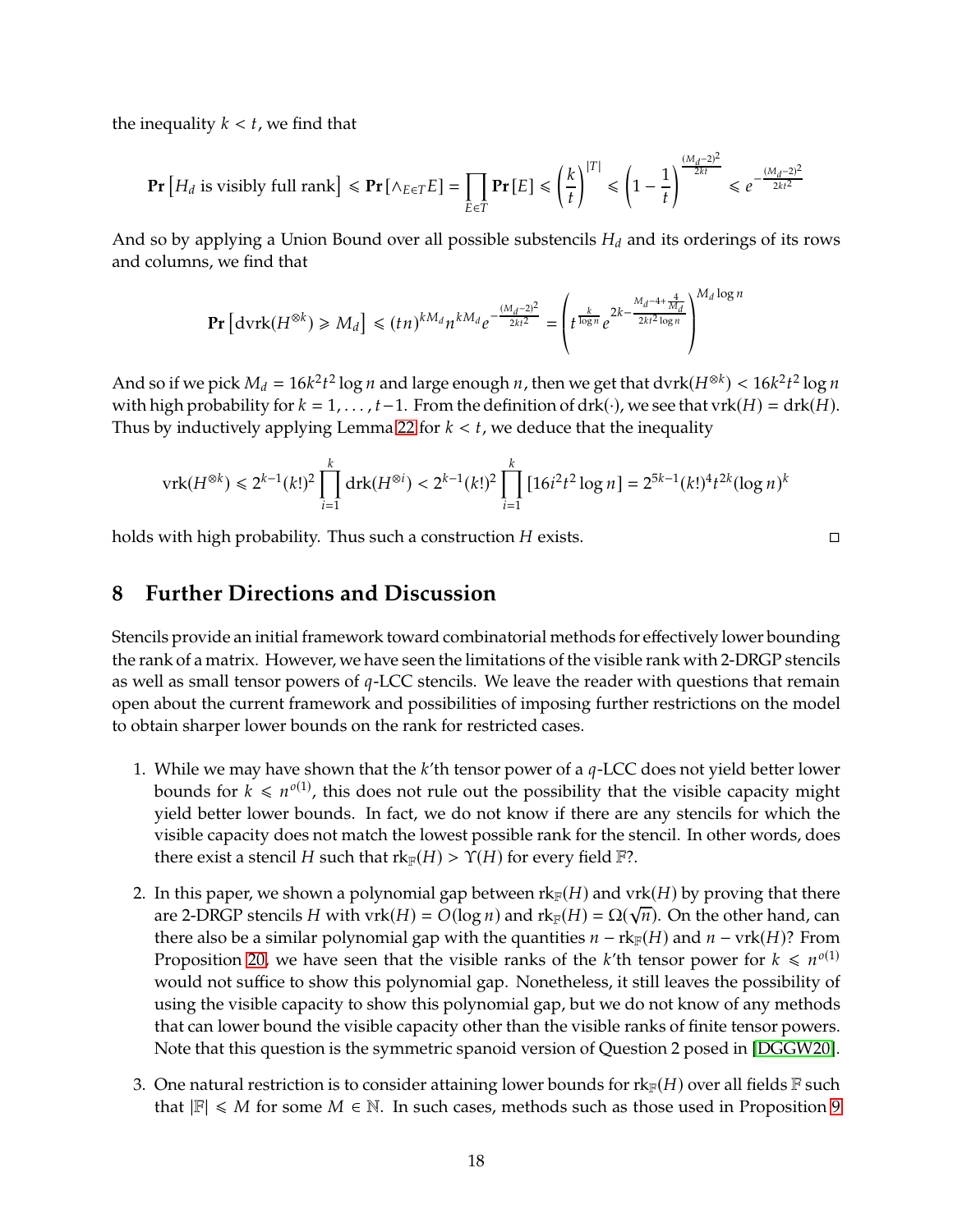would not work. More generally, suppose that we are interested in attaining lower bounds for *k*-color stencils, a stencil wherein any algebraic witness of it can only use at most *k* distinct nonzero entries. Can one consider better combinatorial proxies for the algebraic rank of *k*-color stencils (particularly constant-color stencils)?

It is possible to attain asymptotically better lower bounds on the algebraic rank for colored stencils. Indeed, consider a *k*-color stencil  $H \in \{0, \star\}^{n \times n}$  where  $H[i, i] = 0$  and  $H[i, j] = \star$ for  $i \neq j$ . We know that vrk $(H) = 2$ , but since H is a k-color stencil, then one can show by a polynomial argument (which we leave for the reader to try) that any algebraic witness of  $H$ has a rank of at least  $\Omega_k(n^{1/k})$ .

- 4. One component that stencils do not capture is the distance of a code, but that's partly due to the distance of a code being dependent on the field size. If we consider  $k$ -color stencils, can one find combinatorial proxies that upper and lower bound the distance of any algebraic witness of the stencil?
- <span id="page-19-5"></span>5. Can one explicitly construct an  $n \times n$  stencil H whose visible rank is robust to small entry corruptions? Any algebraic witness of  $H$  would automatically be a rigid matrix.

Finally, our aim in introducing the visible rank is to study combinatorial proxies for the rank of a matrix. Are there other combinatorial quantities associated with a matrix that could yield more effective lower bounds on its rank?

## **References**

<span id="page-19-7"></span><span id="page-19-6"></span><span id="page-19-4"></span><span id="page-19-3"></span><span id="page-19-2"></span><span id="page-19-1"></span><span id="page-19-0"></span>

| [AG21]   | Omar Alrabiah and Venkatesan Guruswami. Visible rank and codes with locality. Ap-<br>proximation, Randomization, and Combinatorial Optimization. Algorithms and Techniques,<br>2021.                                                                                                                                     |
|----------|--------------------------------------------------------------------------------------------------------------------------------------------------------------------------------------------------------------------------------------------------------------------------------------------------------------------------|
| [AL06]   | Noga Alon and Eyal Lubetzky. The shannon capacity of a graph and the independence<br>numbers of its powers. IEEE Transactions on Information Theory, 52(5):2172-2176, 2006.                                                                                                                                              |
| [BBJK11] | Ziv Bar-Yossef, Yitzhak Birk, T. S. Jayram, and Tomer Kol. Index coding with side<br>information. IEEE Trans. Inf. Theory, 57(3):1479-1494, 2011.                                                                                                                                                                        |
| [BDYW11] | Boaz Barak, Zeev Dvir, Amir Yehudayoff, and Avi Wigderson. Rank bounds for design<br>matrices with applications to combinatorial geometry and locally correctable codes.<br>In Proceedings of the forty-third annual ACM symposium on Theory of computing, pages<br>519-528, 2011.                                       |
|          | [DGGW20] Zeev Dvir, Sivakanth Gopi, Yuzhou Gu, and Avi Wigderson. Spanoids - an abstraction<br>of spanning structures, and a barrier for LCCs. SIAM J. Comput., 49(3):465-496, 2020.                                                                                                                                     |
| [Dvi12]  | Zeev Dvir. Incidence theorems and their applications. arXiv preprint arXiv:1208.5073,<br>2012.                                                                                                                                                                                                                           |
| [FGW17]  | S. Luna Frank-Fischer, Venkatesan Guruswami, and Mary Wootters. Locality via<br>partially lifted codes. In Approximation, Randomization, and Combinatorial Optimization.<br>Algorithms and Techniques, APPROX/RANDOM, volume 81 of LIPIcs, pages 43:1-43:17.<br>Schloss Dagstuhl - Leibniz-Zentrum für Informatik, 2017. |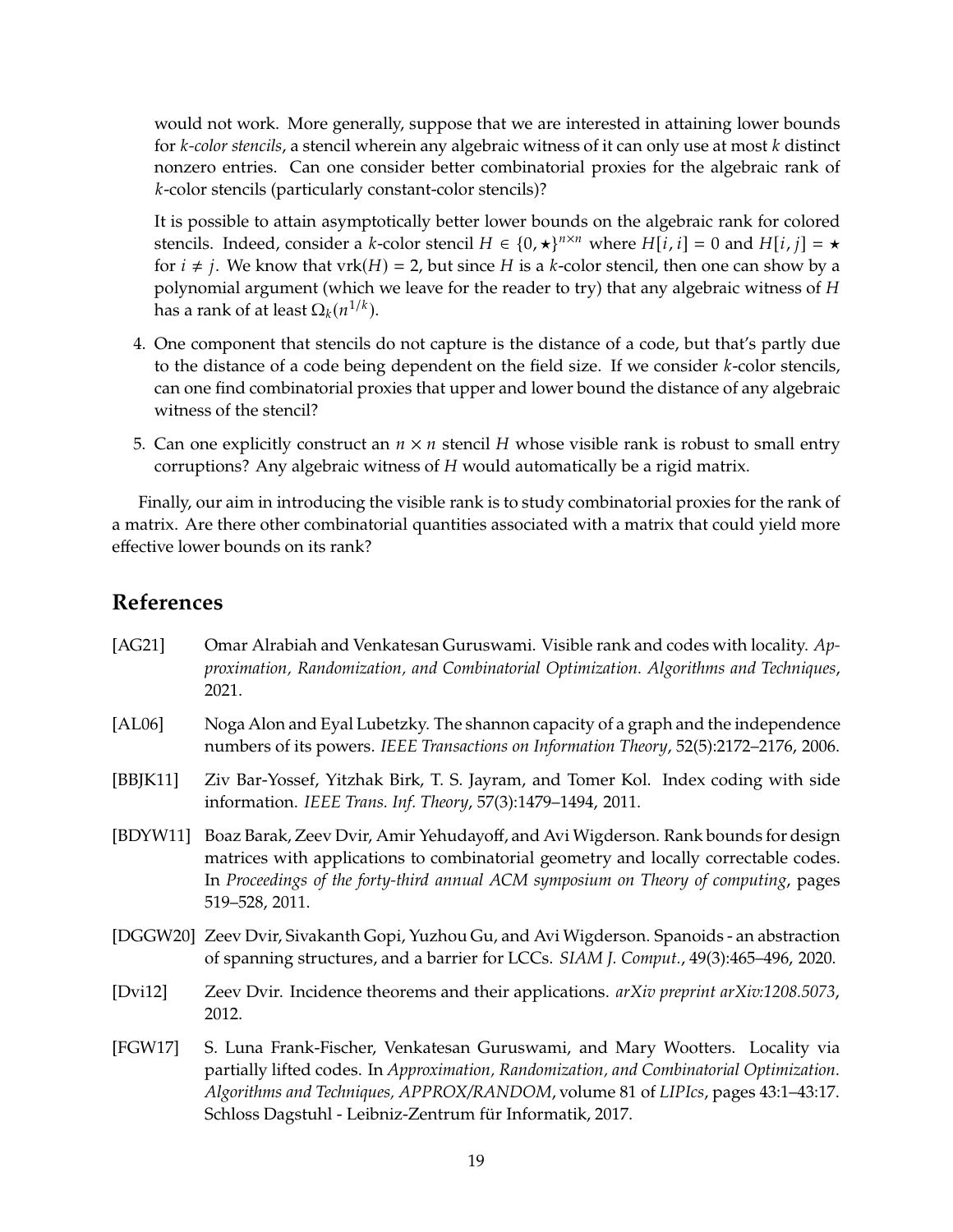- <span id="page-20-12"></span>[FJJ18] Mathew C Francis, Dalu Jacob, and Satyabrata Jana. Uniquely restricted matchings in interval graphs. *SIAM Journal on Discrete Mathematics*, 32(1):148–172, 2018.
- <span id="page-20-6"></span>[FVY15] Arman Fazeli, Alexander Vardy, and Eitan Yaakobi. Codes for distributed PIR with low storage overhead. In *IEEE International Symposium on Information Theory*, pages 2852–2856, 2015.
- <span id="page-20-8"></span>[GHL01] Martin Charles Golumbic, Tirza Hirst, and Moshe Lewenstein. Uniquely restricted matchings. *Algorithmica*, 31(2):139–154, 2001.
- <span id="page-20-1"></span>[GHSY12] Parikshit Gopalan, Cheng Huang, Huseyin Simitci, and Sergey Yekhanin. On the locality of codeword symbols. *IEEE Transactions on Information theory*, 58(11):6925– 6934, 2012.
- <span id="page-20-3"></span>[GKS13] Alan Guo, Swastik Kopparty, and Madhu Sudan. New affine-invariant codes from lifting. In *Proceedings of the Innovations in Theoretical Computer Science Conference*, pages 529–540, 2013.
- <span id="page-20-9"></span>[GKT01] Harold N Gabow, Haim Kaplan, and Robert E Tarjan. Unique maximum matching algorithms. *Journal of Algorithms*, 40(2):159–183, 2001.
- <span id="page-20-0"></span>[Gop18] Sivakanth Gopi. *Locality in coding theory*. PhD thesis, Princeton University, 2018.
- <span id="page-20-14"></span>[GRW18] Alexander Golovnev, Oded Regev, and Omri Weinstein. The minrank of random graphs. *IEEE Trans. Inf. Theory*, 64(11):6990–6995, 2018.
- <span id="page-20-13"></span>[Hae79] Willem H. Haemers. On some problems of Lovász concerning the Shannon capacity of a graph. *IEEE Trans. Inf. Theory*, 25(2):231–232, 1979.
- <span id="page-20-10"></span>[HMT06] Thanh Minh Hoang, Meena Mahajan, and Thomas Thierauf. On the bipartite unique perfect matching problem. In *International Colloquium on Automata, Languages, and Programming*, pages 453–464. Springer, 2006.
- <span id="page-20-2"></span>[HSX+12] Cheng Huang, Huseyin Simitci, Yikang Xu, Aaron Ogus, Brad Calder, Parikshit Gopalan, Jin Li, and Sergey Yekhanin. Erasure coding in windows azure storage. In *USENIX Annual Technical Conference*, 2012.
- <span id="page-20-5"></span>[IS20] Eran Iceland and Alex Samorodnitsky. On coset leader graphs of structured linear codes. *Discrete and Computational Geometry*, 63:560–576, 2020.
- <span id="page-20-4"></span>[KT00] Jonathan Katz and Luca Trevisan. On the efficiency of local decoding procedures for error-correcting codes. In *Proceedings of the Thirty-Second Annual ACM Symposium on Theory of Computing*, pages 80–86, 2000.
- <span id="page-20-15"></span>[Lov89] László Lovász. Communication complexity: A survey. Technical report, Princeton University TR-204-89, February 1989. University of Zurich, Department of Informatics.
- <span id="page-20-7"></span>[LW21] Ray Li and Mary Wootters. Lifted multiplicity codes and the disjoint repair group property. *IEEE Trans. Inf. Theory*, 67(2):716–725, 2021.
- <span id="page-20-11"></span>[Mis11] Sounaka Mishra. On the maximum uniquely restricted matching for bipartite graphs. *Electronic Notes in Discrete Mathematics*, 37:345–350, 2011.